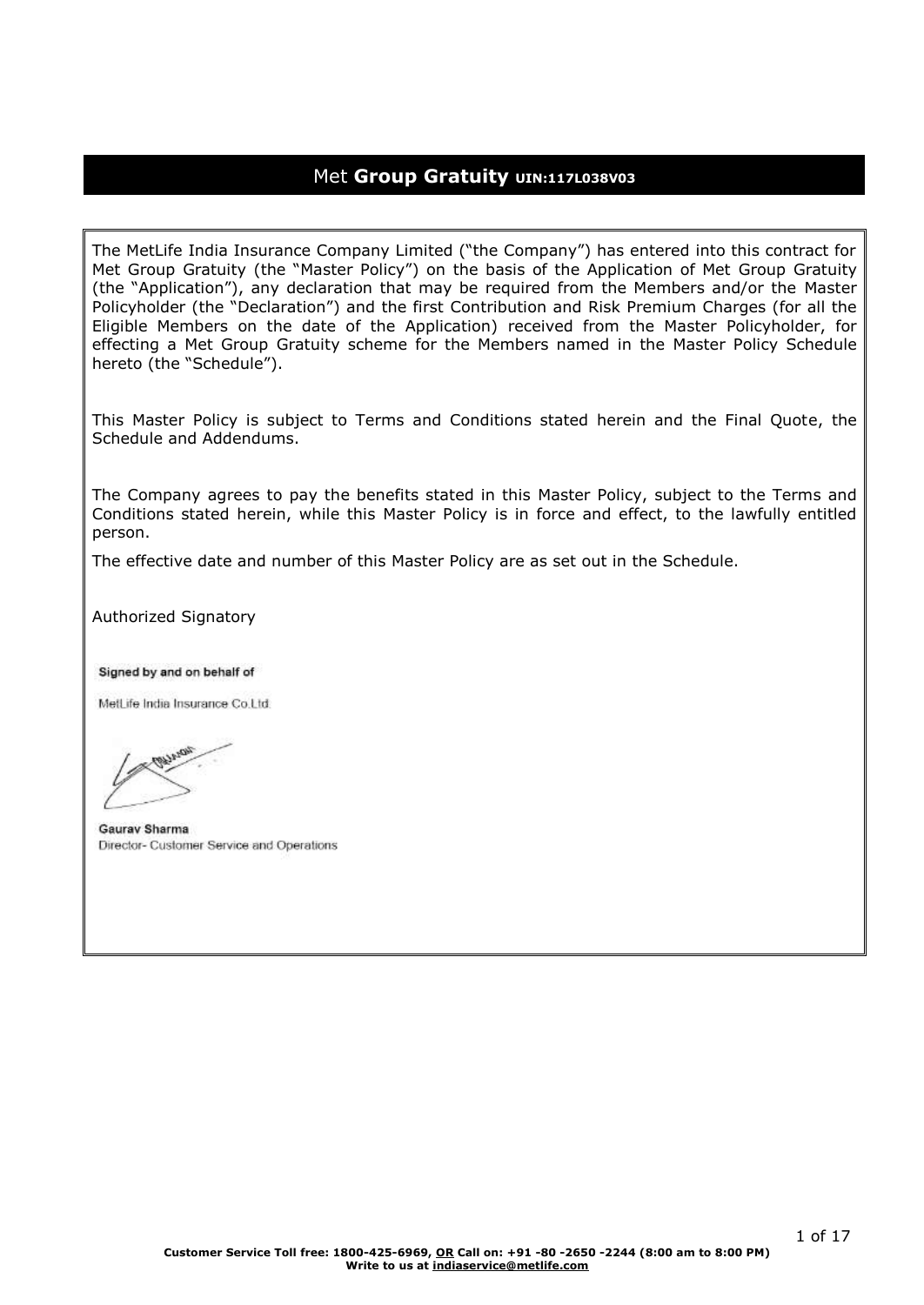| <b>Table of Contents</b> |                  |                                                                |                 |  |  |  |
|--------------------------|------------------|----------------------------------------------------------------|-----------------|--|--|--|
| <b>Section</b>           |                  | <b>Particulars</b>                                             | Page No.        |  |  |  |
| 1.0                      | Definitions      |                                                                | $4 - 5$         |  |  |  |
| 2.0                      | Contributions    |                                                                | 6               |  |  |  |
|                          | 2.1              | <b>Annual Fund Contribution</b>                                | 6               |  |  |  |
|                          | 2.2              | Special Allocation                                             |                 |  |  |  |
|                          | 2.3              | <b>Past Service Contribution</b>                               | 6               |  |  |  |
|                          | 2.4              | <b>Payment of Contributions</b>                                | 6               |  |  |  |
| 3.0                      |                  | Commencement of Group Life Cover                               | 6               |  |  |  |
|                          | 3.1              | For the Members joining on the Effective Date of Master Policy | 6               |  |  |  |
|                          | 3.2              | <b>New Member Addition</b>                                     | 6               |  |  |  |
| 4.0                      | Premiums         |                                                                | 7               |  |  |  |
|                          | 4.1              | <b>Risk Premium Charge</b>                                     | $\overline{7}$  |  |  |  |
|                          | 4.2              | Risk Premium Charge for new Members                            | $\overline{7}$  |  |  |  |
|                          | 4.3              | Due Premiums                                                   | 7               |  |  |  |
| 5.0                      |                  | The Gratuity Fund and The Unit Linked Funds                    | $7 - 11$        |  |  |  |
|                          | 5.1              | General                                                        | 7               |  |  |  |
|                          | 5.2              | <b>Allocation of Units</b>                                     | $\overline{7}$  |  |  |  |
|                          | 5.3              | <b>Redemption of Units</b>                                     | 8               |  |  |  |
|                          | 5.4              | Valuation of Unit Linked Funds and Calculation of NAV          | 8               |  |  |  |
|                          | 5.5              | Unit Linked Fund Options                                       | 9               |  |  |  |
|                          | 5.6              | <b>Switching Options</b>                                       | 10              |  |  |  |
|                          | 5.7              | <b>Contribution Redirection</b>                                | 10              |  |  |  |
|                          | $\overline{5.8}$ | Other Factors Governing Fund Options                           | 10              |  |  |  |
|                          | 5.9              | Fund Management Charges                                        | $10 - 11$       |  |  |  |
| 6.0                      | <b>Benefits</b>  |                                                                | 11              |  |  |  |
|                          | 6.1              | <b>Benefits Payable</b>                                        | 11              |  |  |  |
|                          | 6.2              | Notification of a claim & claims Procedure                     | 11              |  |  |  |
|                          | 6.3              | Transfer of Equitable Interest                                 | 11              |  |  |  |
| 7.0                      | Termination      |                                                                | 12              |  |  |  |
|                          | 7.1.             | Of a Member                                                    | 12              |  |  |  |
|                          | 7.1.2            | By the Master Policyholder                                     | 12              |  |  |  |
| 8.0                      |                  | <b>General Terms</b>                                           | 13-16           |  |  |  |
|                          | 8.1              | Interpretation                                                 | 13              |  |  |  |
|                          | 8.2              | Evidence of Insurability                                       | 13              |  |  |  |
|                          | 8.3              | Providing the Data                                             | 13              |  |  |  |
|                          | 8.4              | Changes to the Terms and Conditions                            | 13              |  |  |  |
|                          | 8.5              | Intimation of variation of Benefits                            | 13              |  |  |  |
|                          | 8.6              | Non assignment of Benefits                                     | 13              |  |  |  |
|                          | 8.7              | Availability of Loans                                          | $\overline{14}$ |  |  |  |
|                          | 8.8              | <b>Limited Liability of The Company</b>                        | 14              |  |  |  |
|                          | 8.9              | Non-Participation                                              | 14              |  |  |  |
|                          | 8.10             | Discharge                                                      | 14              |  |  |  |
|                          | 8.11             | Taxation                                                       | 14              |  |  |  |
|                          | 8.12             | <b>Free Look Provision</b>                                     | 14              |  |  |  |
|                          | 8.13             | Governing Laws and Jurisdiction                                | 14              |  |  |  |
|                          | 8.14             | Section 45 of the Insurance Act 1938                           | 14              |  |  |  |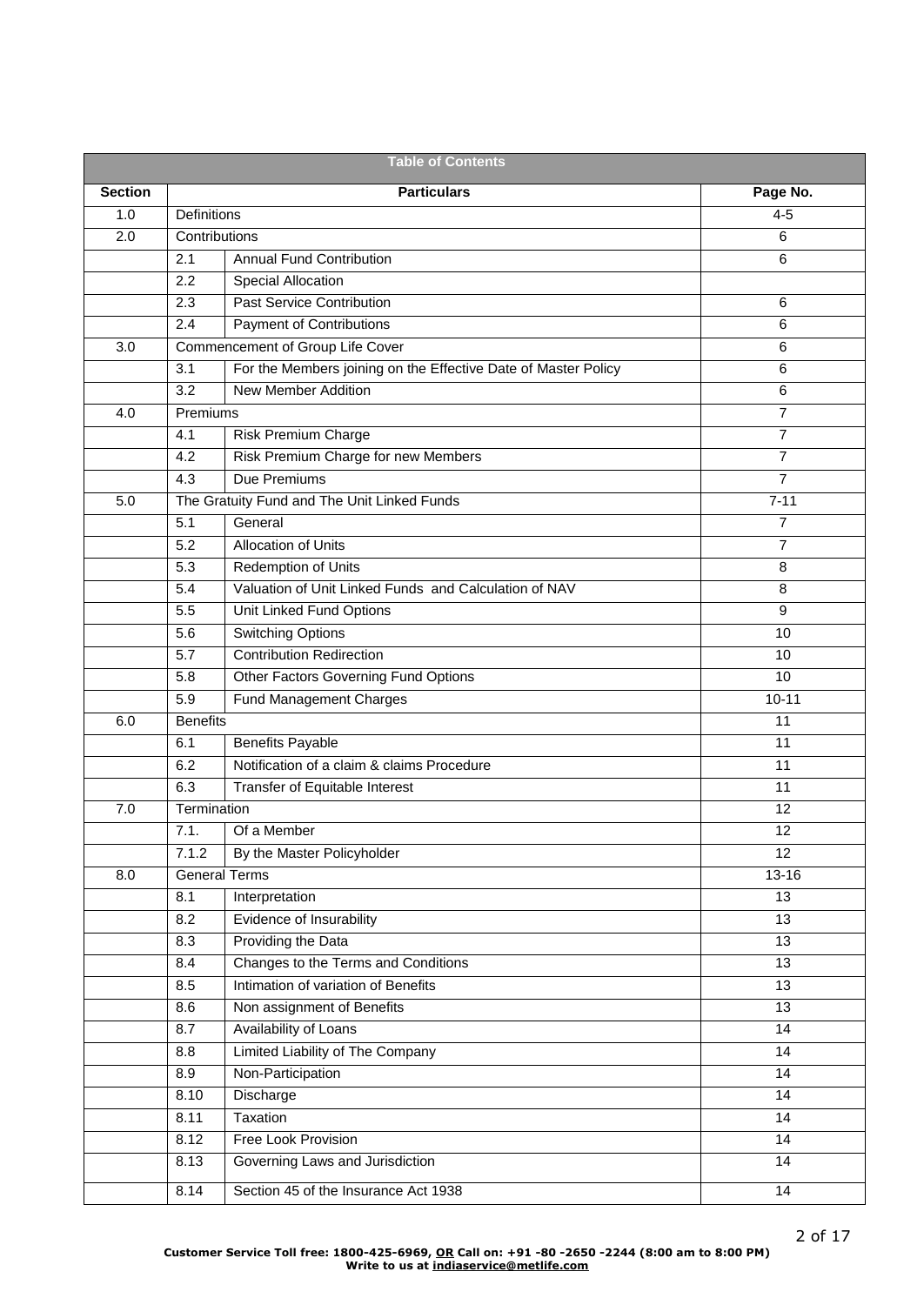| 8.15 | <b>Disclosure</b>              | $14 - 15$ |
|------|--------------------------------|-----------|
| 8.16 | Fraud                          | 15        |
| 8.17 | Address for Communication      | 15        |
| 8.18 | Loss of Master Policy Document | 15        |
| 8.19 | Grievance Redressal Mechanism  | $15 - 17$ |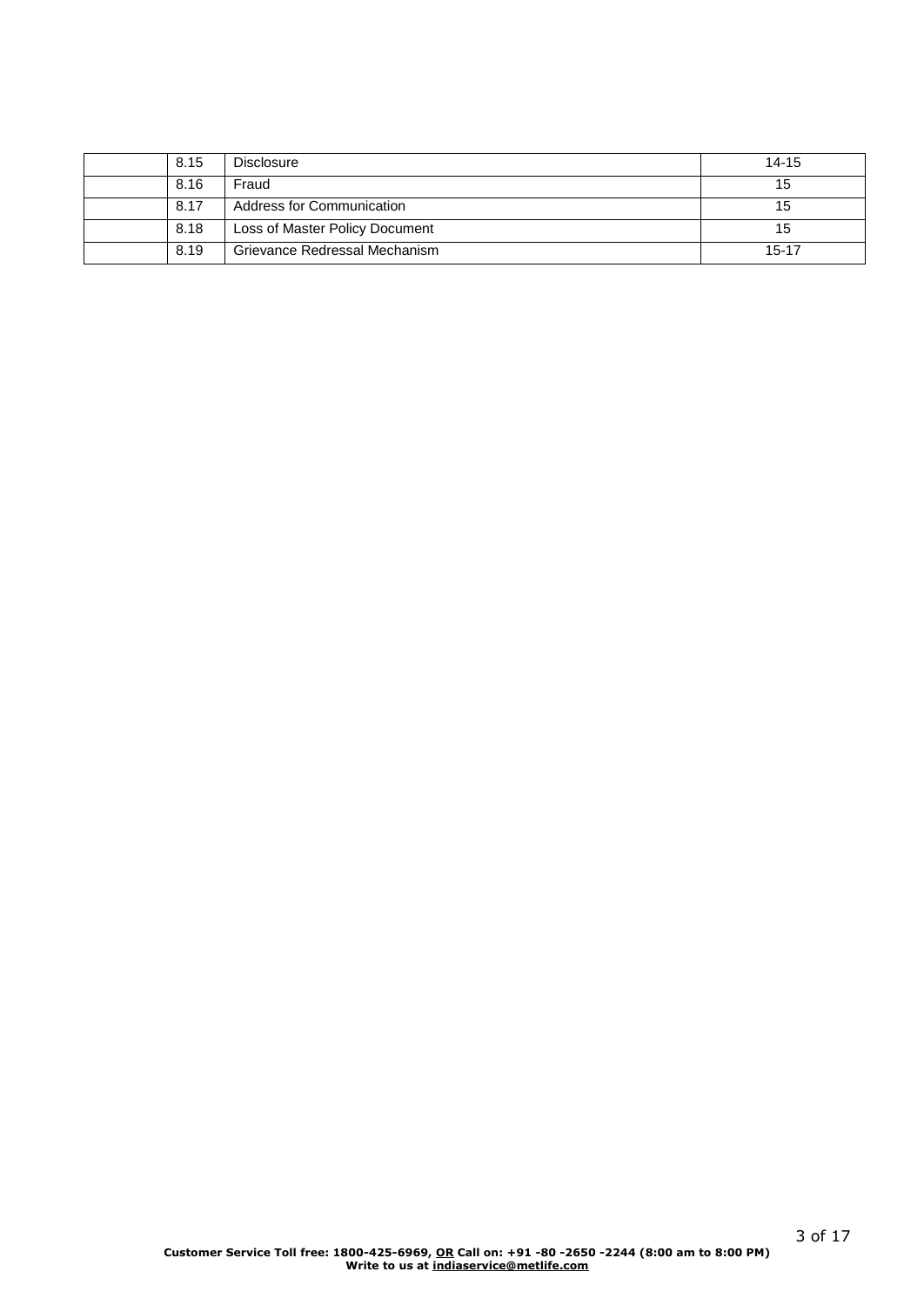| 1.0  | <b>Definitions</b>                             |    |                                                                                                                                                                                                                                                                                                |  |
|------|------------------------------------------------|----|------------------------------------------------------------------------------------------------------------------------------------------------------------------------------------------------------------------------------------------------------------------------------------------------|--|
| 1.1  | "Account"                                      | ÷l | Account is the means of recording the number and value of Units<br>purchased with the Contributions.                                                                                                                                                                                           |  |
| 1.2  | "Age"                                          |    | Age means age last birthday.                                                                                                                                                                                                                                                                   |  |
| 1.3  | "Annual Renewal<br>Date"                       |    | The date on which the Group Gratuity Policy is due for renewal as<br>stated in the Schedule.                                                                                                                                                                                                   |  |
| 1.4  | "Beneficiary"                                  |    | The person or persons last nominated by a Member (as recorded by<br>the Master Policyholder and informed by the Master Policyholder to<br>the Company) to receive the benefits under this Master Policy in the<br>event of the Member's death while being covered under this Master<br>Policy. |  |
| 1.5  | <b>Business Day</b>                            |    | All working days (Monday to Friday) of the Company's head office,<br>situated at Bangalore, India.                                                                                                                                                                                             |  |
| 1.6  | "Contribution"                                 |    | The amount payable by the Master Policyholder to the Company in<br>accordance with the terms of the Master Policy.                                                                                                                                                                             |  |
| 1.7  | "Effective Date of<br>Coverage"                |    | The date on which coverage under the Master Policy commences in<br>respect of a Member.                                                                                                                                                                                                        |  |
| 1.8  | "Effective Date of<br>the<br>Master<br>Policy" |    | The date specified in the Schedule on which the Master Policy<br>becomes effective.                                                                                                                                                                                                            |  |
| 1.9  | "Eligible<br>Member"                           |    | A person who meets and continues to meet all the eligibility criteria<br>specified in the Schedule.                                                                                                                                                                                            |  |
| 1.10 | "Employer"                                     |    | The entity named in the Schedule.                                                                                                                                                                                                                                                              |  |
| 1.11 | "Extraordinary<br>Gratuity<br>Benefits"        |    | A gratuity benefit that is more than the Total Statutory Gratuity<br>Benefit. The Schedule will specify whether an Extraordinary<br>Gratuity Benefit is payable and, if it is, then the amount of such<br>benefit.                                                                             |  |
| 1.12 | "Fund"                                         |    | Fund means the Employer's Gratuity Fund constituted under the<br>Trust Deed for payment of benefits under this Master Policy.                                                                                                                                                                  |  |
| 1.13 | "Fund Value"                                   |    | Fund Value is the total number of Units held in the Account<br>multiplied by the Unit Price (NAV).                                                                                                                                                                                             |  |
| 1.14 | "Group<br>Policyholder"                        |    | The Employer or the Trustees of the Trust set up the Employer to<br>administer its Fund, as specified in the Schedule.                                                                                                                                                                         |  |
| 1.15 | "Group Gratuity<br>Scheme Rules"               |    | Are the Employer's gratuity scheme rules which are filed with the<br>Company before the Effective Date of the Master Policy or as<br>amended from time to time.                                                                                                                                |  |
| 1.16 | "Member"                                       |    | An Eligible Member who is covered under the Master Policy.                                                                                                                                                                                                                                     |  |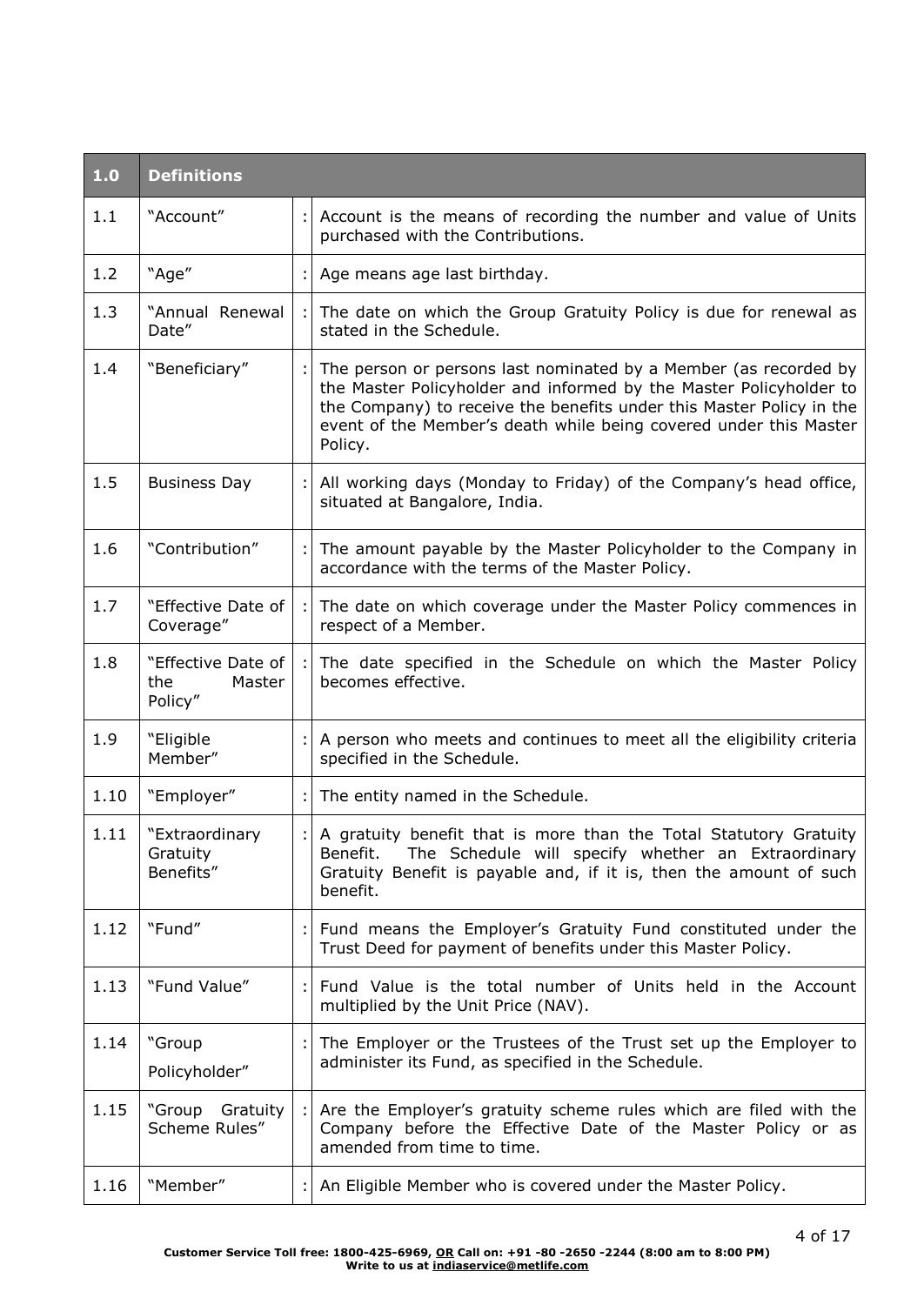| 1.17 | "Normal<br>Retirement Age"               |                                                                                                                                                                                                                                                                                                                  | The Age specified in the Schedule on which the Member is due to<br>retire from the Service of the Employer in accordance with the<br>terms of the Employer's employment policies.                                                                                                                                                                                                                                  |  |  |
|------|------------------------------------------|------------------------------------------------------------------------------------------------------------------------------------------------------------------------------------------------------------------------------------------------------------------------------------------------------------------|--------------------------------------------------------------------------------------------------------------------------------------------------------------------------------------------------------------------------------------------------------------------------------------------------------------------------------------------------------------------------------------------------------------------|--|--|
| 1.18 | "Policy Year"                            |                                                                                                                                                                                                                                                                                                                  | Policy Year is the one year period between the Effective Date of the<br>Master Policy and every subsequent year thereafter.                                                                                                                                                                                                                                                                                        |  |  |
| 1.19 | Premium<br>"Risk<br>Charge"              |                                                                                                                                                                                                                                                                                                                  | The amount payable by the Master Policyholder for the life<br>insurance cover of the Members under the Master Policy which is<br>payable in accordance with the terms of the Master Policy.                                                                                                                                                                                                                        |  |  |
| 1.20 | "Salary"                                 |                                                                                                                                                                                                                                                                                                                  | Salary, unless otherwise specified in the Schedule, shall mean all<br>emoluments which are earned by an employee while on duty or on<br>leave in accordance with the terms and conditions of his<br>employment and which are paid or are payable in to him in cash<br>and includes dearness allowance but does not include any bonus,<br>commissions, house rent allowance, over time wage and other<br>allowance. |  |  |
| 1.21 | "Service"                                |                                                                                                                                                                                                                                                                                                                  | Continuous service rendered by an employee with the Employer<br>including periods of authorized leave. For the purpose of calculating<br>completed Service periods, service in excess of six months will be<br>taken as one year service and period up to six months shall be<br>taken as nil.                                                                                                                     |  |  |
| 1.22 | "Sum Assured"                            |                                                                                                                                                                                                                                                                                                                  | The amount specified in the Schedule which is payable on the death<br>of a Member in accordance with the terms of the Master Policy.                                                                                                                                                                                                                                                                               |  |  |
| 1.23 | "Surrender<br>Charge"                    |                                                                                                                                                                                                                                                                                                                  | Surrender Charge is the charge specified in the Schedule                                                                                                                                                                                                                                                                                                                                                           |  |  |
| 1.24 | "Total Service"<br>Age.                  |                                                                                                                                                                                                                                                                                                                  | The Service rendered by an employee with the Employer (including<br>periods of authorized leave) from the date of the employee joining<br>the Employer until the employee attains the Normal Retirement                                                                                                                                                                                                            |  |  |
| 1.25 | "Total<br>Statutory<br>Gratuity Benefits | The gratuity benefits applicable under the Payment of Gratuity Act,<br>1972, (as amended from time to time) that the Employer is liable to<br>pay based on the Member's present Salary for the Total Service<br>rendered.                                                                                        |                                                                                                                                                                                                                                                                                                                                                                                                                    |  |  |
| 1.26 | "Trust"/"Trustees                        | Trustees shall mean the trustees (for the time being) of the Trust;<br>and, Trust refers to the trust set up by the Employer for<br>administering their gratuity scheme for their Eligible Members. For<br>the purpose of this Master Policy the terms "Trust" and "Trustees"<br>have been used interchangeably. |                                                                                                                                                                                                                                                                                                                                                                                                                    |  |  |
| 1.27 | "Trust Deed"                             |                                                                                                                                                                                                                                                                                                                  | It is the Trust Deed executed by the Employer for establishing the<br>Fund.                                                                                                                                                                                                                                                                                                                                        |  |  |
| 1.28 | "Unit"                                   | Unit refers to a proportionate part of a Unit Linked Fund used solely<br>for the purpose of establishing the benefits under this Master Policy.                                                                                                                                                                  |                                                                                                                                                                                                                                                                                                                                                                                                                    |  |  |
| 1.29 | "Unit Price"                             |                                                                                                                                                                                                                                                                                                                  | Unit Price is the price at which the Company allocates/cancels Units<br>in the Unit Linked Funds at each valuation date.                                                                                                                                                                                                                                                                                           |  |  |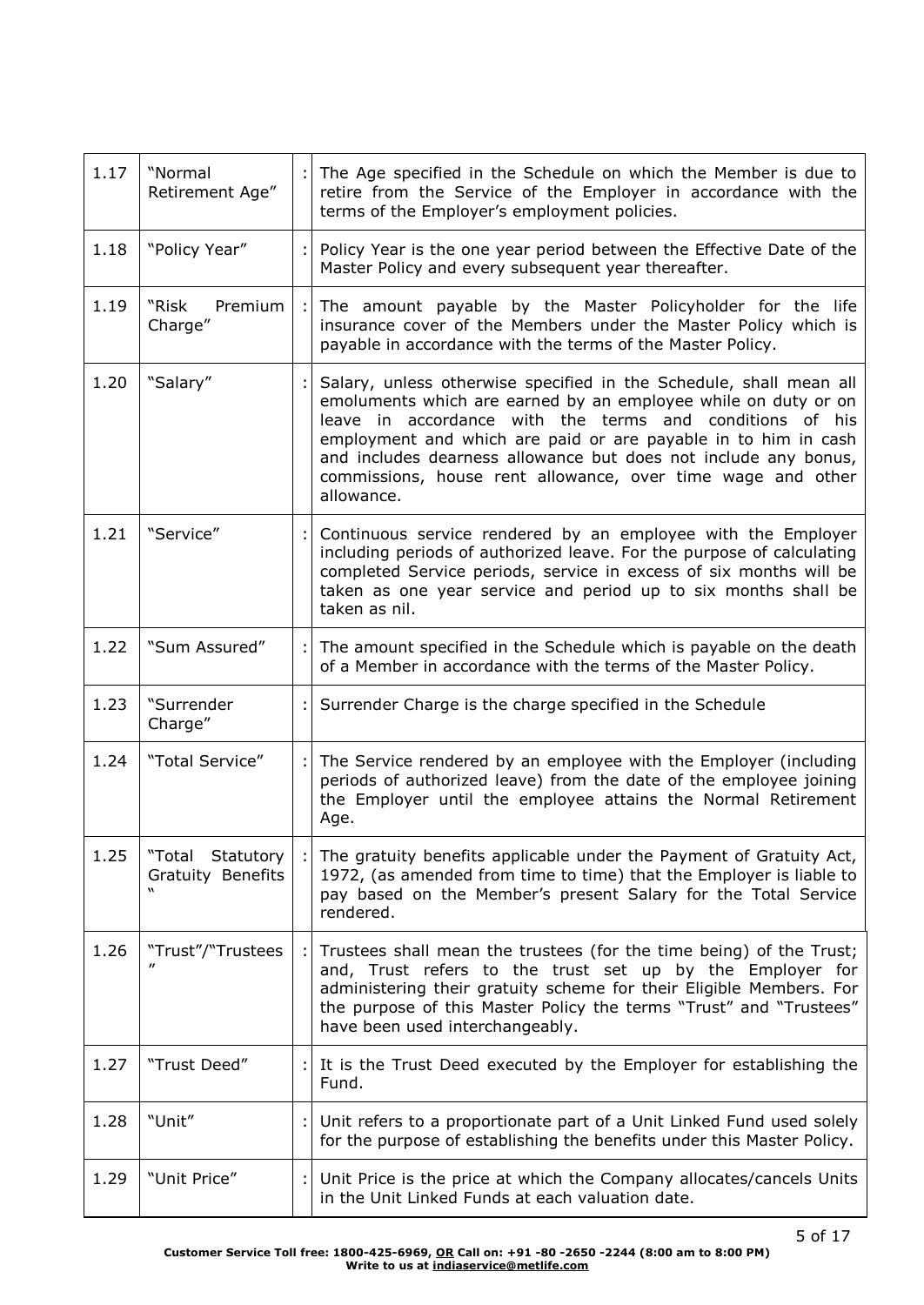| 2.0 | <b>Contributions</b>                       |                                                                                                                                                                                                                                                                                                                                                                                                                                                   |  |  |
|-----|--------------------------------------------|---------------------------------------------------------------------------------------------------------------------------------------------------------------------------------------------------------------------------------------------------------------------------------------------------------------------------------------------------------------------------------------------------------------------------------------------------|--|--|
| 2.1 | Annual<br><b>Contribution</b>              | The Company shall determine the amount of Contribution payable as at<br>the Effective Date of the Master Policy and at each subsequent Annual<br>Renewal Date on the basis of the actuarial valuation certificate of the<br>Employer's gratuity scheme submitted to the Company by the Master<br>Policyholder.                                                                                                                                    |  |  |
|     |                                            | The Master Policyholder understands and agrees that the Contribution is<br>not guaranteed and may vary from year to year.                                                                                                                                                                                                                                                                                                                         |  |  |
| 2.2 | <b>Special</b><br><b>Allocation</b>        | Depending on the choice of the Master Policyholder, 1%-5% of the<br>initial contribution shall be allocated, in addition to the normal allocation<br>of the Initial Contribution less the Premium Allocation Charge at the<br>inception of the policy.                                                                                                                                                                                            |  |  |
| 2.3 | <b>Past Service</b><br><b>Contribution</b> | The Master Policyholder may, at its sole discretion, pay additional<br>Contributions towards past Service of one or more Members with the<br>same Employer, provided that such additional Contributions is<br>determined on the basis of the actuarial valuation certificate submitted<br>to the Company by the Master Policyholder. These past service<br>Contributions may be paid in annual, semi annual, quarterly or monthly<br>instalments. |  |  |
| 2.4 | <b>Payment of</b><br><b>Contributions</b>  | The Master Policyholder shall pay all Contributions in respect of all<br>Members in full and on time at the regular intervals specified in the<br>Schedule and, in respect of Members added to the Master Policy after<br>the last due Contribution has been received, Contribution for such<br>Members shall be paid within $[x]$ of the addition of the Member under<br>the Master Policy.                                                      |  |  |
|     |                                            | The Company shall not accept Contributions from anyone other than the<br>Master Policyholder.                                                                                                                                                                                                                                                                                                                                                     |  |  |

| 3.0                                      | <b>Commencement of Coverage</b>                                                                                                                                                                                                                                                                                                                                                                                                                                                                                                                                                                                          |  |  |  |
|------------------------------------------|--------------------------------------------------------------------------------------------------------------------------------------------------------------------------------------------------------------------------------------------------------------------------------------------------------------------------------------------------------------------------------------------------------------------------------------------------------------------------------------------------------------------------------------------------------------------------------------------------------------------------|--|--|--|
| 3.1<br><b>Existing</b><br><b>Members</b> | All Eligible Members who have been listed as Members under the List of<br>Members annexed to the Schedule shall be covered as Members under<br>the Master Policy from the Effective Date of the Master Policy.                                                                                                                                                                                                                                                                                                                                                                                                           |  |  |  |
| 3.2<br><b>New</b><br><b>Members</b>      | The Master Policyholder shall give the Company details of all Eligible<br>Members every $\lceil x \rceil$ . It is understood and agreed that:<br>(a) no Eligible Member shall become a Member under the Master<br>Policy unless the Company has received the necessary intimation<br>from the Master Policyholder, and Risk Premium Charges<br>(calculated in accordance with 4.2 below) and Contribution for<br>that Eligible Member have been received from the Master<br>Policyholder; and<br>(b) cover for the Member under Master Policy shall commence only<br>from the Effective Date of Coverage for that Member |  |  |  |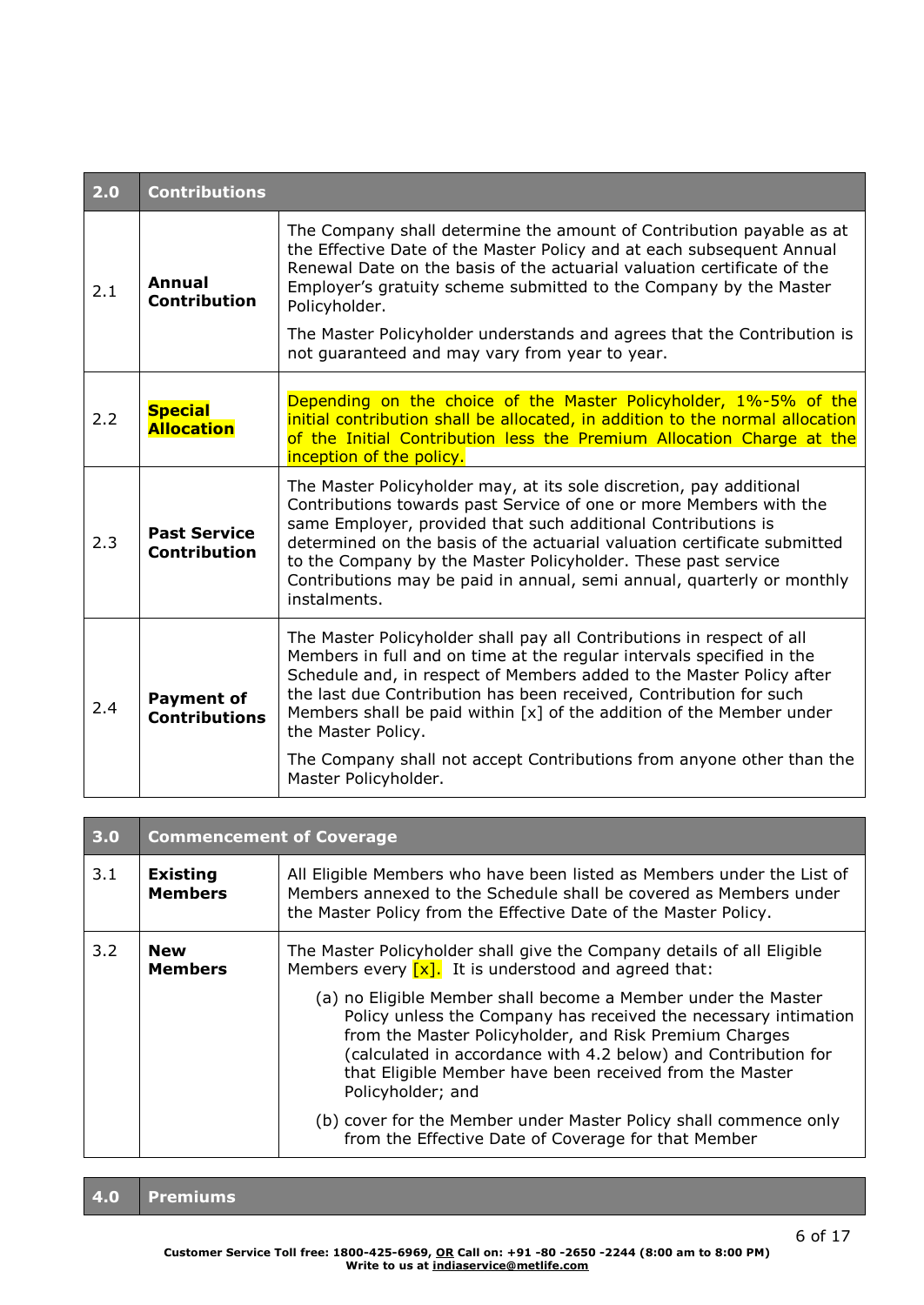| 4.1 | <b>Risk Premium</b><br>Charge                            | The Risk Premium Charge for all Members shall be payable on the<br>Effective Date of the Master Policy and at each subsequent Annual<br>Renewal Date.                                                                                                                                                                                                   |
|-----|----------------------------------------------------------|---------------------------------------------------------------------------------------------------------------------------------------------------------------------------------------------------------------------------------------------------------------------------------------------------------------------------------------------------------|
| 4.2 | <b>Risk Premium</b><br><b>Charges for</b><br>new Members | For any Members covered under the Master Policy after the Effective<br>Date of the Master Policy or the last preceding Annual Renewal Date, a<br>proportionate Risk Premium Charge for that Member shall be payable by<br>the Master Policyholder from the day he/she becomes a Member under<br>this Master Policy, up to the next Annual Renewal Date. |
| 4.3 |                                                          | If the Risk Premium Charge is not received in full by the Annual Renewal<br>Date and/or the Contribution due is not received in full by the due date<br>specified in the Schedule, then the Company will allow a grace period of<br>30 days from the due date of the Risk Premium Charge/Contribution for<br>making the payment.                        |
|     | <b>Due</b><br>Premiums                                   | If the Risk Premium Charge is not received in full on the expiry of the<br>grace period, then the Company shall immediately and automatically<br>deduct an amount equal to the Risk Premium Charge from the Fund<br>Value.                                                                                                                              |
|     |                                                          | The Master Policy shall immediately and automatically terminate within<br>30 days of the Fund Value becoming zero, unless the due Contributions<br>are made in full.                                                                                                                                                                                    |

T

| 5.0 | The Fund and The Unit Linked Funds |                                                                                                                                                                                                                                                                                                                                                                                                                                                                                                                                                                                                                                             |  |  |  |
|-----|------------------------------------|---------------------------------------------------------------------------------------------------------------------------------------------------------------------------------------------------------------------------------------------------------------------------------------------------------------------------------------------------------------------------------------------------------------------------------------------------------------------------------------------------------------------------------------------------------------------------------------------------------------------------------------------|--|--|--|
| 5.1 | General                            | The Fund will be managed on unitized basis. The Fund will be invested in<br>accordance with the Insurance Regulatory and Development Authority<br>(IRDA) Regulations.                                                                                                                                                                                                                                                                                                                                                                                                                                                                       |  |  |  |
| 5.2 | <b>Allocation of</b><br>Units      | All Contributions net of Premium Allocation Charges will be allocated to<br>the Unit Linked Funds in the Allocation Proportion specified in the<br>Schedule.<br>All Contributions allocated to the Unit Linked Funds will be used to buy<br>Units in the chosen Unit Linked Funds by using the Net Asset Value (NAV)<br>provided that:<br>If the Contribution is received by local cheque/DD (payable at par<br>$\bullet$<br>where the Contributions is received) on or before 15:00 hrs on a<br>Business Day, the same day's closing NAV shall be used.<br>If the Contribution is received by local cheque/DD (payable at par<br>$\bullet$ |  |  |  |
|     |                                    | where the Contribution is received) after 15:00 hrs on a Business<br>Day, the closing NAV of next Business Day shall be used.<br>If the Contribution is received by any other authorized mode, the closing<br>NAV of Business Day on which such payment is realised shall be used.<br>However, the first Contribution received by the Company along with the<br>Application will be used to buy Units in the Unit-Linked Funds as per the<br>Master Policyholder's Premium Allocation Instruction using the NAV of the<br>respective Unit Linked Funds, as applicable on the day the Application is                                         |  |  |  |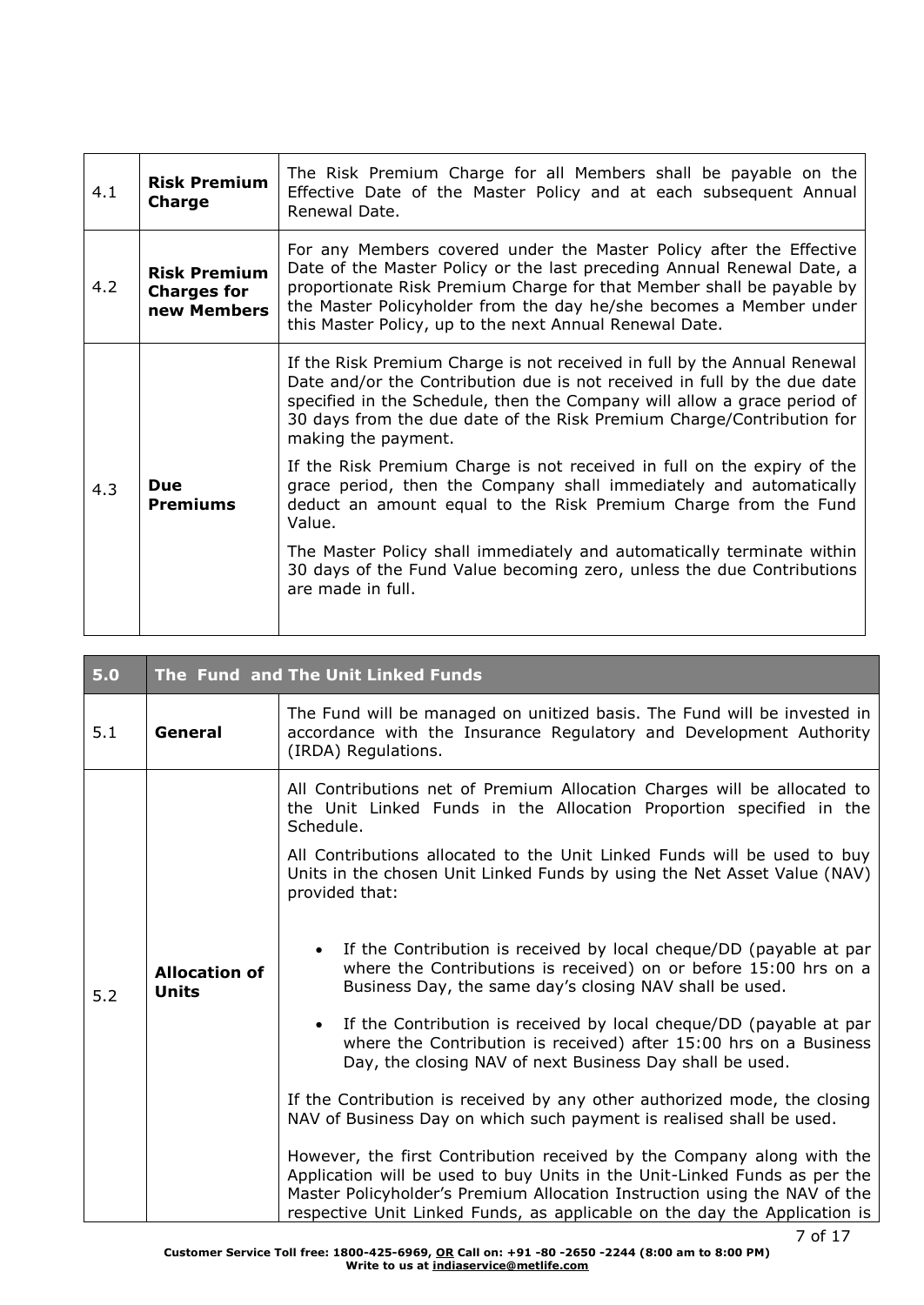|     |                                                                                               | completed and results into the Master Policy.                                                                                                                                                                                                                                                                                                                                                            |  |  |
|-----|-----------------------------------------------------------------------------------------------|----------------------------------------------------------------------------------------------------------------------------------------------------------------------------------------------------------------------------------------------------------------------------------------------------------------------------------------------------------------------------------------------------------|--|--|
|     |                                                                                               | Net Asset Value (NAV) for each Unit Linked Fund offered by the<br>Company is computed on a daily basis, i.e., on every Business Day. If<br>there is no valuation done on a Business Day due to market closure, then<br>the valuation date will be the date when the next valuation is done.                                                                                                              |  |  |
|     |                                                                                               | Requests for payment of benefits or surrender or the Master Policy,<br>switching of Units or re-direction of Contribution shall be processed by<br>cancellation of Units held in the Account by using the NAV, provided that:                                                                                                                                                                            |  |  |
|     |                                                                                               | If the request is received on or before 15:00 hrs on a Business<br>Day, the same day's closing NAV shall be used.                                                                                                                                                                                                                                                                                        |  |  |
| 5.3 | <b>Redemption</b><br>of Units                                                                 | If the request is received after 15:00 hrs on a Business Day, the<br>closing NAV of the next Business Day shall be used.                                                                                                                                                                                                                                                                                 |  |  |
|     |                                                                                               | The valuation is done on a daily basis, i.e. on every Business Day.<br>However if there is no valuation done on a Business Day due to market<br>closure, then the valuation date will be the date when the next valuation<br>is done.                                                                                                                                                                    |  |  |
|     |                                                                                               | The assets, to which the Unit Linked Funds are referenced, shall be valued<br>on every day and shall be based on whether the Company is net<br>purchasing (Appropriation Price) or selling (Expropriation Price) the assets<br>on a net basis in order to meet the day to day transactions.                                                                                                              |  |  |
|     | <b>Valuation of</b><br><b>Unit Linked</b><br><b>Funds and</b><br><b>Calculation</b><br>of NAV | The Appropriation Price of a Unit Linked Fund shall be determined by the<br>Company and will be computed as: Market value of investment held by<br>the Unit Linked Fund plus the expenses incurred in the purchase of the<br>assets plus the value of any current assets plus any accrued income net<br>of Fund Management Charges less the value of any current liabilities less<br>provisions, if any. |  |  |
| 5.4 |                                                                                               | The Expropriation Price of a Unit Linked Fund shall be determined by the<br>Company and will be computed as: Market Value of investment held by<br>the Unit Linked Fund less the expenses incurred in the sale of the assets<br>plus the value of any current assets plus any accrued income net of Fund<br>Management Charges less the value of any current liabilities less<br>provisions, if any.     |  |  |
|     |                                                                                               | The Company shall make all decisions pertaining to selection and/or<br>valuation of the assets to which a Unit Linked Fund is referenced subject<br>to regulatory guidelines.                                                                                                                                                                                                                            |  |  |
|     |                                                                                               | The Net Asset Value would be calculated as:                                                                                                                                                                                                                                                                                                                                                              |  |  |
|     |                                                                                               | (Market value of investments $+/-$ expenses incurred $+$ current assets $+$<br>accrued income - current liabilities and provisions - Fund Management<br>Charge) / (Number of outstanding Units under the relevant Unit Linked<br>Fund)                                                                                                                                                                   |  |  |
|     |                                                                                               | The Net Asset Value would be rounded up to four decimal places. There<br>would be not any difference between the prices at which the Units are<br>sold or bought.                                                                                                                                                                                                                                        |  |  |
| 5.5 | <b>Unit Linked</b><br><b>Fund</b><br><b>Options</b>                                           | Two Unit Linked Funds, namely Debt Fund and Balanced Fund, are offered<br>under this Master Policy. Each Unit Linked Fund is referenced to separate<br>and identifiable assets of the Company and has a different risk-return<br>profile and asset-allocation pattern.<br>Debt Fund                                                                                                                      |  |  |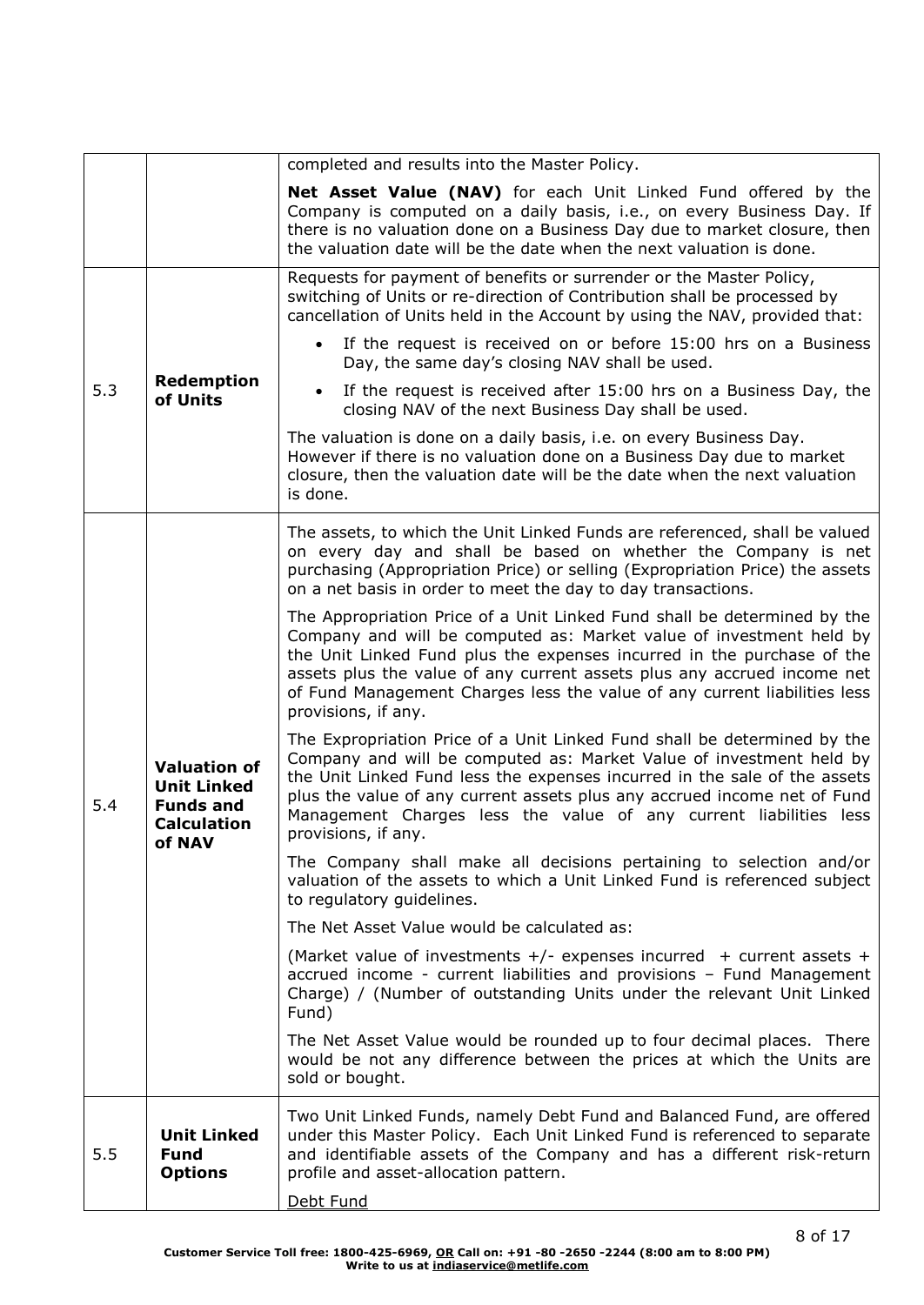|     |                                    | The investment objective is to generate income at a level consistent with<br>money market instruments.<br><b>Balanced Fund</b><br>high                                                                                                                                                                                                                                                                                                                                                                                                                     | protection of capital through investments in high investment grade fixed<br>income securities. This Unit Linked Fund will primarily invest in a portfolio<br>of bonds and other fixed incomes securities issued by the government,<br>government agencies and corporate issuers rated AA and above and to<br>meet liquidity needs a small portion of the investments will be held in<br>The investment objective is to generate capital appreciation and current<br>income, through a judicious mix of investments in equities and fixed<br>income securities. This Unit Linked Fund will invest in listed equities and<br>quality fixed income securities, government bonds, and<br>infrastructure bonds and cash deposits in India. The Unit Linked Fund<br>intends to adopt a relatively balanced approach towards bonds and<br>equities exposure with the objective of achieving capital appreciation with<br>minimal short-term performance volatility. To meet liquidity needs, a<br>small portion of the investments will be held in the form of money market |                                |  |
|-----|------------------------------------|------------------------------------------------------------------------------------------------------------------------------------------------------------------------------------------------------------------------------------------------------------------------------------------------------------------------------------------------------------------------------------------------------------------------------------------------------------------------------------------------------------------------------------------------------------|----------------------------------------------------------------------------------------------------------------------------------------------------------------------------------------------------------------------------------------------------------------------------------------------------------------------------------------------------------------------------------------------------------------------------------------------------------------------------------------------------------------------------------------------------------------------------------------------------------------------------------------------------------------------------------------------------------------------------------------------------------------------------------------------------------------------------------------------------------------------------------------------------------------------------------------------------------------------------------------------------------------------------------------------------------------------|--------------------------------|--|
|     |                                    | instruments.<br>The investment patterns for these Unit Linked Funds shall be governed by<br>the investment regulations (stipulated by IRDA) applicable to unit linked<br>plans. In addition, the following investment restrictions shall apply:                                                                                                                                                                                                                                                                                                            |                                                                                                                                                                                                                                                                                                                                                                                                                                                                                                                                                                                                                                                                                                                                                                                                                                                                                                                                                                                                                                                                      |                                |  |
|     |                                    | <b>Asset Class</b>                                                                                                                                                                                                                                                                                                                                                                                                                                                                                                                                         |                                                                                                                                                                                                                                                                                                                                                                                                                                                                                                                                                                                                                                                                                                                                                                                                                                                                                                                                                                                                                                                                      | <b>Investment Fund Options</b> |  |
|     |                                    | Min - Max percentage of                                                                                                                                                                                                                                                                                                                                                                                                                                                                                                                                    |                                                                                                                                                                                                                                                                                                                                                                                                                                                                                                                                                                                                                                                                                                                                                                                                                                                                                                                                                                                                                                                                      | <b>Balanced</b>                |  |
|     |                                    | assets invested in                                                                                                                                                                                                                                                                                                                                                                                                                                                                                                                                         | <b>Debt Fund</b>                                                                                                                                                                                                                                                                                                                                                                                                                                                                                                                                                                                                                                                                                                                                                                                                                                                                                                                                                                                                                                                     | <b>Fund</b>                    |  |
|     |                                    | Govt and Govt approved<br><b>Securities</b>                                                                                                                                                                                                                                                                                                                                                                                                                                                                                                                | 0% - 90%                                                                                                                                                                                                                                                                                                                                                                                                                                                                                                                                                                                                                                                                                                                                                                                                                                                                                                                                                                                                                                                             | $0\% - 60\%$                   |  |
|     |                                    | Corporate bonds rated AA or<br>above by an approved rating<br>agency                                                                                                                                                                                                                                                                                                                                                                                                                                                                                       | $0\% - 60\%$                                                                                                                                                                                                                                                                                                                                                                                                                                                                                                                                                                                                                                                                                                                                                                                                                                                                                                                                                                                                                                                         | $0\% - 60\%$                   |  |
|     |                                    | Money market and other<br>liquid assets                                                                                                                                                                                                                                                                                                                                                                                                                                                                                                                    | $0\% - 40\%$                                                                                                                                                                                                                                                                                                                                                                                                                                                                                                                                                                                                                                                                                                                                                                                                                                                                                                                                                                                                                                                         | $0\% - 40\%$                   |  |
|     |                                    | Infrastructure sector as<br>defined by the IRDA                                                                                                                                                                                                                                                                                                                                                                                                                                                                                                            | 0% - 60%                                                                                                                                                                                                                                                                                                                                                                                                                                                                                                                                                                                                                                                                                                                                                                                                                                                                                                                                                                                                                                                             | 0% - 60%                       |  |
|     |                                    | Listed equities                                                                                                                                                                                                                                                                                                                                                                                                                                                                                                                                            | Nil                                                                                                                                                                                                                                                                                                                                                                                                                                                                                                                                                                                                                                                                                                                                                                                                                                                                                                                                                                                                                                                                  | 0% - 35%                       |  |
|     |                                    | If the Master Policyholder does not select a Unit Linked Fund option in<br>which to invest, the Units shall be invested in the Debt Fund, or the most<br>conservative Unit Linked Fund then being offered by the Company under<br>this Master Policy.                                                                                                                                                                                                                                                                                                      |                                                                                                                                                                                                                                                                                                                                                                                                                                                                                                                                                                                                                                                                                                                                                                                                                                                                                                                                                                                                                                                                      |                                |  |
| 5.6 | <b>Switching</b><br><b>Options</b> | The Master Policyholder may switch Units between Unit Linked Funds by<br>giving a written request to the Company to switch between the existing<br>investments in the Unit Linked Funds provided that the first 2 switches in<br>a Policy Year shall be free of charge, but a Switching Charge of Rs.500 will<br>apply to every subsequent switch in that Policy Year. The Company may<br>increase this charge to up to Rs.1000 per request with the prior approval<br>of the IRDA.<br>The Switching Charge shall be deducted from the amount switched and |                                                                                                                                                                                                                                                                                                                                                                                                                                                                                                                                                                                                                                                                                                                                                                                                                                                                                                                                                                                                                                                                      |                                |  |
|     |                                    | the balance amount shall be used to buy Units in the new Unit Linked                                                                                                                                                                                                                                                                                                                                                                                                                                                                                       |                                                                                                                                                                                                                                                                                                                                                                                                                                                                                                                                                                                                                                                                                                                                                                                                                                                                                                                                                                                                                                                                      |                                |  |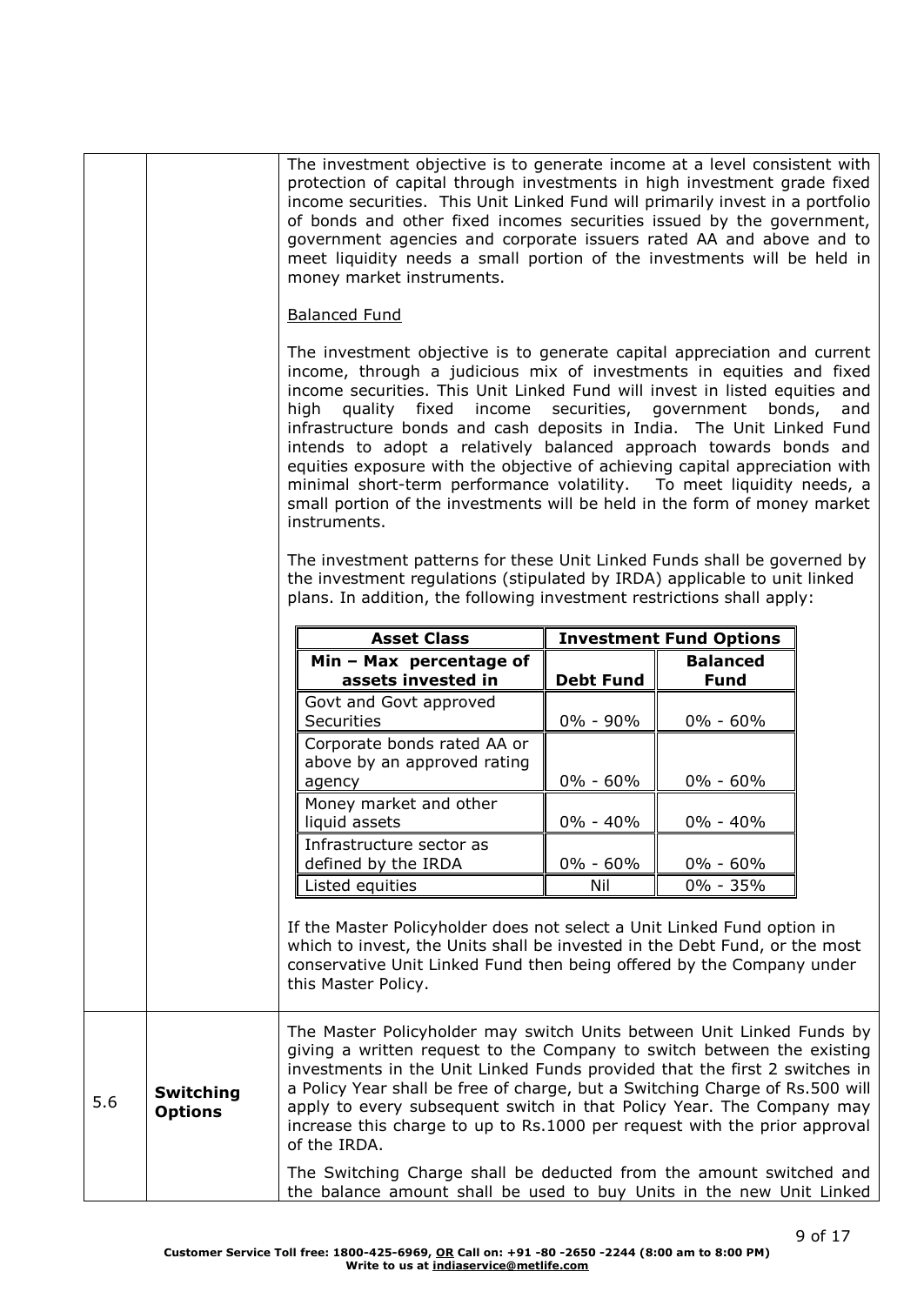|     |                                                                    | Fund.                                                                                                                                                                                                                                                                                                                                                                                                                                                                                                                                                  |                         |                                                                                                                                                                                                                                                                                                                                                                                                                                                                                                                                                                                                                                                                                    |  |
|-----|--------------------------------------------------------------------|--------------------------------------------------------------------------------------------------------------------------------------------------------------------------------------------------------------------------------------------------------------------------------------------------------------------------------------------------------------------------------------------------------------------------------------------------------------------------------------------------------------------------------------------------------|-------------------------|------------------------------------------------------------------------------------------------------------------------------------------------------------------------------------------------------------------------------------------------------------------------------------------------------------------------------------------------------------------------------------------------------------------------------------------------------------------------------------------------------------------------------------------------------------------------------------------------------------------------------------------------------------------------------------|--|
| 5.7 | <b>Contribution</b><br><b>Redirection</b>                          | The Master Policyholder may change the Allocation Proportion specified in<br>the Schedule by giving the Company written notice and all subsequent<br>Contribution received will be allocated to the Unit Linked Funds in the new<br>Allocation Proportion. The first re-direction in any Policy Year will be free<br>of charges, but for each subsequent re-direction of Contribution in that<br>Policy Year, a charge of Rs.500 will apply. The Company may increase this<br>charge to up to Rs.2000 per request with the prior approval of the IRDA. |                         |                                                                                                                                                                                                                                                                                                                                                                                                                                                                                                                                                                                                                                                                                    |  |
|     |                                                                    | <b>Limitation of Interest:</b>                                                                                                                                                                                                                                                                                                                                                                                                                                                                                                                         |                         |                                                                                                                                                                                                                                                                                                                                                                                                                                                                                                                                                                                                                                                                                    |  |
|     |                                                                    | the Master Policy.                                                                                                                                                                                                                                                                                                                                                                                                                                                                                                                                     |                         | The allocation of the Units to the Account shall be notional and shall<br>operate solely for the purpose of determining the value of benefits under                                                                                                                                                                                                                                                                                                                                                                                                                                                                                                                                |  |
|     |                                                                    | <b>Changes to the Unit Linked Funds:</b>                                                                                                                                                                                                                                                                                                                                                                                                                                                                                                               |                         |                                                                                                                                                                                                                                                                                                                                                                                                                                                                                                                                                                                                                                                                                    |  |
| 5.8 | <b>Other</b><br><b>Factors</b><br>Governing<br><b>Fund Options</b> | Charges for any such Unit Linked Fund closure.                                                                                                                                                                                                                                                                                                                                                                                                                                                                                                         |                         | The Company in its sole discretion may establish a new Unit Linked Fund<br>or close any of the existing Unit Linked Funds with the prior approval of<br>the IRDA. The Company will send the Master Policyholder at least 3<br>months notice of the Unit Linked Fund closure date. If the Master<br>Policyholder has not informed the Company in writing before the closure<br>date of another Unit Linked Fund to which the closing fund value is to be<br>switched, then the Company will automatically switch the fund value to<br>the Unit Linked Fund which offers the highest proportion of investment in<br>government securities. The Company will not charge any Switching |  |
|     |                                                                    | The Fund Management Charge (FMC) is not guaranteed and may be<br>changed by the Company by giving at least six months notice to the<br>Master Policyholders and subject to prior approval of the IRDA to the<br>change. However, the maximum Fund Management Charge is set at<br>1.35%pa of the Unit Linked Funds under management.<br>'Balanced' Funds:                                                                                                                                                                                               |                         | The following are the Fund Management Charges for both the 'Debt' and                                                                                                                                                                                                                                                                                                                                                                                                                                                                                                                                                                                                              |  |
|     |                                                                    | <b>Fund</b><br>size<br>lower<br>band                                                                                                                                                                                                                                                                                                                                                                                                                                                                                                                   | Fund size upper<br>band | <b>Charge applicable</b>                                                                                                                                                                                                                                                                                                                                                                                                                                                                                                                                                                                                                                                           |  |
| 5.9 | <b>Fund</b><br><b>Management</b><br><b>Charge</b>                  | $\mathbf 0$                                                                                                                                                                                                                                                                                                                                                                                                                                                                                                                                            | 999,999                 | 1.10%                                                                                                                                                                                                                                                                                                                                                                                                                                                                                                                                                                                                                                                                              |  |
|     |                                                                    | 1,000,000                                                                                                                                                                                                                                                                                                                                                                                                                                                                                                                                              | 4,999,999               | 0.90%                                                                                                                                                                                                                                                                                                                                                                                                                                                                                                                                                                                                                                                                              |  |
|     |                                                                    | 5,000,000                                                                                                                                                                                                                                                                                                                                                                                                                                                                                                                                              | 9,999,999               | 0.75%                                                                                                                                                                                                                                                                                                                                                                                                                                                                                                                                                                                                                                                                              |  |
|     |                                                                    | 10,000,000                                                                                                                                                                                                                                                                                                                                                                                                                                                                                                                                             | and above               | 0.65%                                                                                                                                                                                                                                                                                                                                                                                                                                                                                                                                                                                                                                                                              |  |
|     |                                                                    | Units.                                                                                                                                                                                                                                                                                                                                                                                                                                                                                                                                                 |                         | The NAV for each Unit Linked Fund will be calculated by taking the lowest<br>FMC i.e. 0.65%. As the FMC varies based on the size of the Fund, the<br>difference between the applicable FMC and the FMC used in the<br>calculation of the NAV will be charged to the Fund by de-allocation of                                                                                                                                                                                                                                                                                                                                                                                       |  |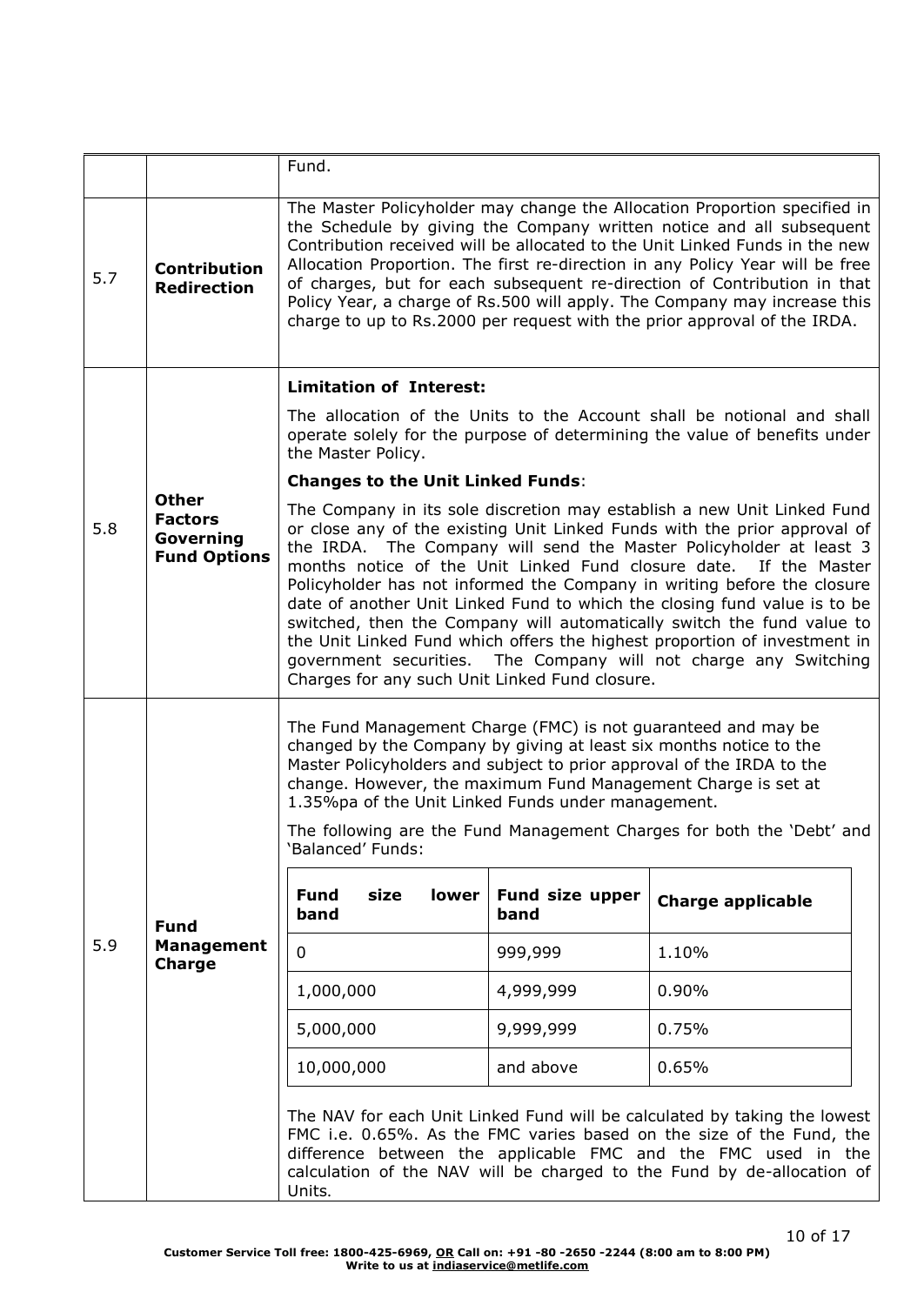| At any time if the Fund size band changes, the corresponding Fund<br>Management Charges can be applicable. |
|------------------------------------------------------------------------------------------------------------|
|                                                                                                            |

| 6.0 | <b>Benefits</b>                                                          |                                                                                                                                                                                                                                                                                                                                                                                                                                                                                            |
|-----|--------------------------------------------------------------------------|--------------------------------------------------------------------------------------------------------------------------------------------------------------------------------------------------------------------------------------------------------------------------------------------------------------------------------------------------------------------------------------------------------------------------------------------------------------------------------------------|
| 6.1 | <b>Benefits</b><br><b>Payable</b>                                        | If a Member dies while in Service or retires from Service before, on, or<br>after the Normal Retirement Age for that Member, then the Company will<br>pay the Master Policyholder the Total Statutory Gratuity Benefit or the<br>Extraordinary Gratuity Benefit in accordance with the Group Gratuity<br>Scheme Rules by redeeming Units in an amount equal to the Total<br>Statutory Gratuity Benefit or the Extraordinary Gratuity Benefit.                                              |
|     |                                                                          | It is understood and agreed that the Company's maximum liability to make<br>payment of Total Statutory Gratuity Benefit and the Extraordinary Gratuity<br>Benefit the under this Master Policy in respect of all Members is the Fund<br>Value.                                                                                                                                                                                                                                             |
|     |                                                                          | If the Member dies while in Service, then in addition to the Total Statutory<br>Gratuity Benefit or the Extraordinary Gratuity Benefit payable, the<br>Company will pay the Sum Assured to the Trustees to give to the<br>Beneficiary immediately and without any deductions. The Company shall<br>not be liable to pay the Sum Assured if the death of the Member occurs due<br>to suicide (whether sane or insane) within 1 year from the Effective Date of<br>Coverage for that Member. |
| 6.2 | <b>Notification</b><br>of a claim &<br><b>Claims</b><br><b>Procedure</b> | It is a condition precedent to the Company's liability to make payment<br>under this Master Policy that the Master Policyholder shall give the<br>Company written notice of the event giving rise to a claim within 30 days of<br>the event along with all of the following information and documentation<br>and any other information or documentation that the Company may<br>request any of the below or all of the below documents:                                                    |
|     |                                                                          | (a) the Company's claim form duly completed;                                                                                                                                                                                                                                                                                                                                                                                                                                               |
|     |                                                                          | (b) duly completed Employer's declaration form signed by a Trustee;                                                                                                                                                                                                                                                                                                                                                                                                                        |
|     |                                                                          | (c) evidence of the Age of the Member;                                                                                                                                                                                                                                                                                                                                                                                                                                                     |
|     |                                                                          | (d) proof of identity of the Member and/or the Beneficiary;                                                                                                                                                                                                                                                                                                                                                                                                                                |
|     |                                                                          | (e) the official death certificate issued by a competent governmental<br>authority (for death claims);                                                                                                                                                                                                                                                                                                                                                                                     |
| 6.3 | <b>Transfer of</b><br><b>Equitable</b><br><b>Interest</b>                | If an Eligible Member was covered under the gratuity scheme of a previous<br>employer, then the gratuity amount which accrued during his service for<br>that employer may be transferred to the Fund, subject to the Group<br>Gratuity Scheme Rules and the gratuity scheme rules of the previous<br>employer.                                                                                                                                                                             |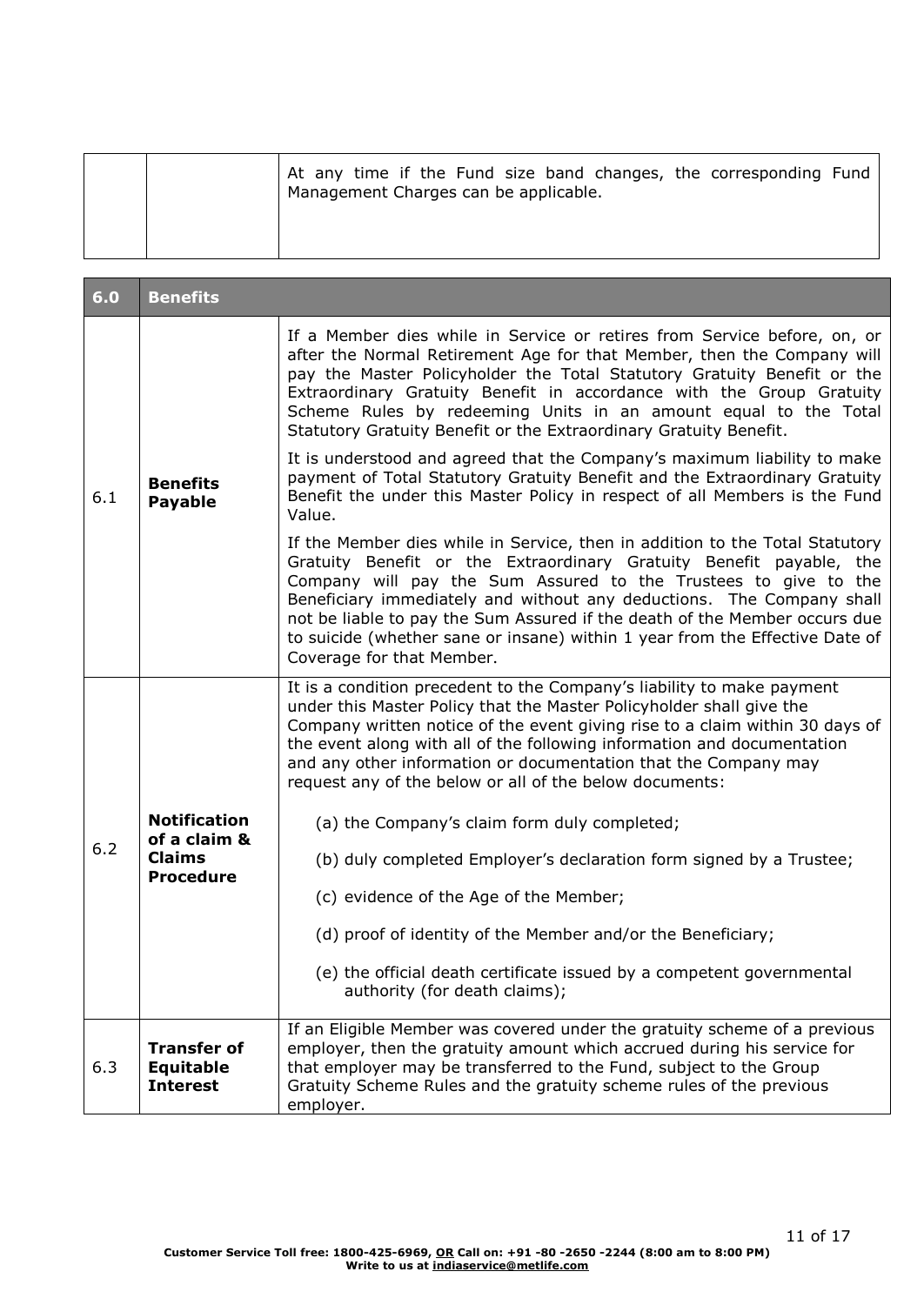| 7.0 | <b>Termination of Gratuity Benefits</b> |                                                                                                                                                                                                                                                                                                                                                                                  |
|-----|-----------------------------------------|----------------------------------------------------------------------------------------------------------------------------------------------------------------------------------------------------------------------------------------------------------------------------------------------------------------------------------------------------------------------------------|
|     |                                         | No Member may withdraw from cover under the Master Policy for as long<br>as he/she continues to satisfy the eligibility criteria for an Eligible Member<br>specified in the Schedule.                                                                                                                                                                                            |
|     |                                         | The cover of a Member under the Master Policy shall immediately and<br>automatically terminate on the occurrence of the earliest of the following:                                                                                                                                                                                                                               |
|     |                                         | (a) the death of the Member;                                                                                                                                                                                                                                                                                                                                                     |
| 7.1 | Of a Member                             | (b) the Normal Retirement Age of the Member, unless the Group Gratuity<br>Scheme Rules specify that the Service of the Member will continue beyond<br>the Normal Retirement Age;                                                                                                                                                                                                 |
|     |                                         | (c) the termination of Service of the Member for any reason before or after<br>the Normal Retirement Age;                                                                                                                                                                                                                                                                        |
|     |                                         | (d) the Member failing to satisfy any of the eligibility criteria specified in<br>the Schedule;                                                                                                                                                                                                                                                                                  |
|     |                                         | (e) the surrender of the Master Policy;                                                                                                                                                                                                                                                                                                                                          |
|     |                                         | The Master Policyholder may surrender the Master Policy by giving the<br>Company written notice of surrender and the Company will pay the Fund<br>Value after deducting the Surrender Charges specified in the Schedule.                                                                                                                                                         |
|     |                                         | In circumstances that the Company may determine as being exceptional,<br>the Company may defer the surrender of the Master Policy for a period not<br>exceeding 6 months from the date of receipt of request for surrender of<br>the Master Policy with the prior approval of the IRDA. Examples of such<br>circumstances are:                                                   |
|     |                                         | (a) when one or more stock exchanges which provide a basis for<br>valuation for a substantial portion of the assets of the fund are<br>closed other than for ordinary holidays;                                                                                                                                                                                                  |
| 7.2 | ву tne Group<br>Policyholder            | (b) when, as a result of political, economic, monetary or any<br>circumstances that are out of the Company's control, the disposal<br>of the assets of the Unit Linked Fund are not reasonable or would<br>not in the Company's view be reasonably practicable without being<br>detrimental to the interests of the remaining policyholders<br>invested in the Unit Linked Fund. |
|     |                                         | (c) during periods of extreme market volatility, during which<br>surrender of the Master Policy would, in the Company's opinion, be<br>detrimental to the interests of the existing Master Policyholders<br>invested in the Unit Linked Fund.                                                                                                                                    |
|     |                                         | (d) In case of natural calamities, strikes, war, civil unrest, riots and<br>bandhs;                                                                                                                                                                                                                                                                                              |
|     |                                         | (e) In the event of any circumstance of force majeure or disaster that<br>affects the Company's normal functioning.                                                                                                                                                                                                                                                              |
|     |                                         | During this period the Fund Management Charges shall continue to apply.                                                                                                                                                                                                                                                                                                          |
|     |                                         | The Company may in its sole discretion defer the surrender of the Master<br>Policy for a period not exceeding 30 days from the date of receipt of<br>request for surrender of the Master Policy with the prior approval of the<br>IRDA in order to maintain fairness and equity between the Master<br>Policyholders remaining in the fund and the Master Policyholders leaving   |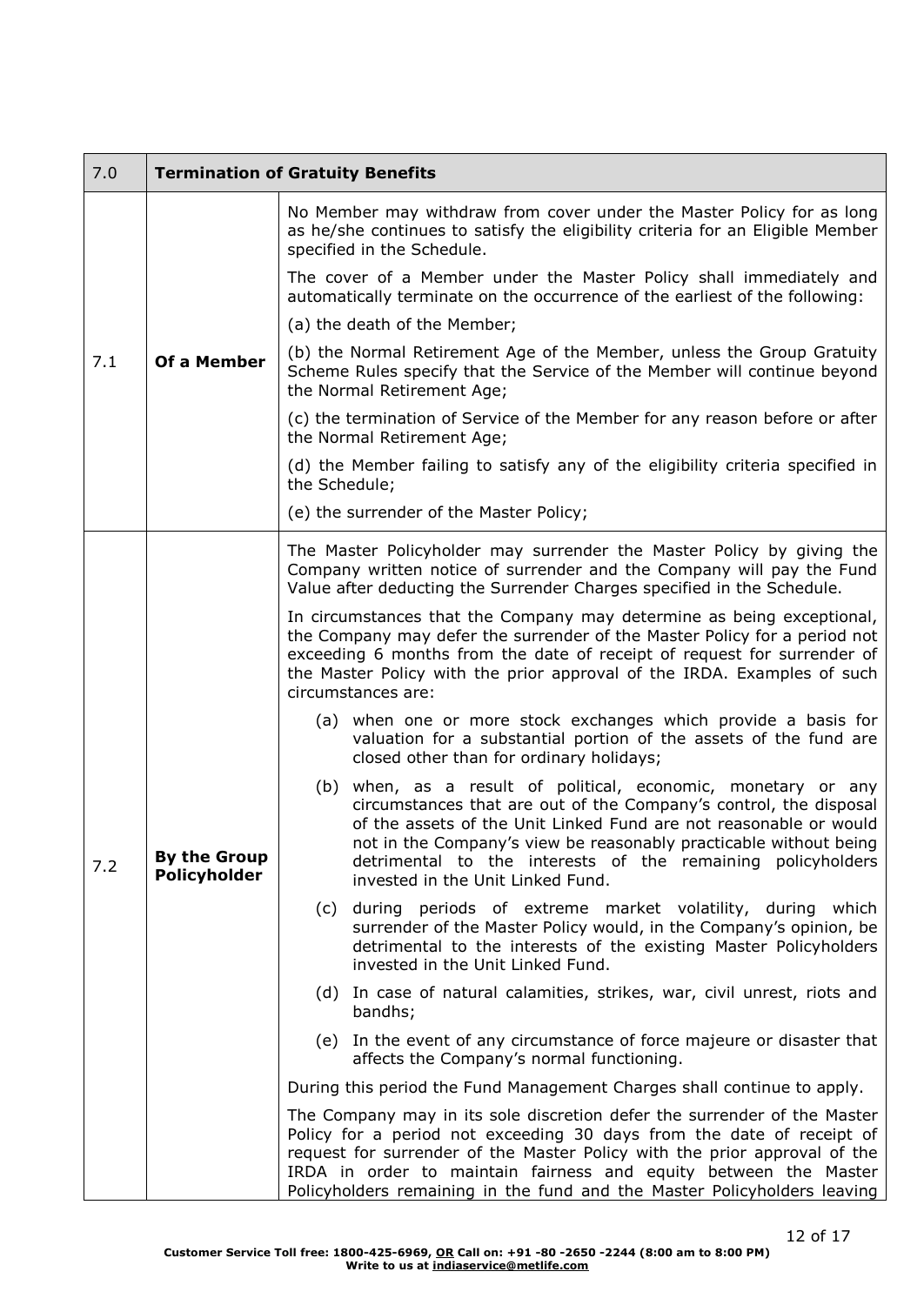|     | the fund.                                            |                                                                                                                                                                                                                                                                                                                                                                                                                                                                                                |
|-----|------------------------------------------------------|------------------------------------------------------------------------------------------------------------------------------------------------------------------------------------------------------------------------------------------------------------------------------------------------------------------------------------------------------------------------------------------------------------------------------------------------------------------------------------------------|
| 8.0 | <b>General Terms</b>                                 |                                                                                                                                                                                                                                                                                                                                                                                                                                                                                                |
| 8.1 | <b>Interpretation</b>                                | In this policy, where the context so admits, the masculine<br>shall include the feminine, the singular shall include the<br>plural.                                                                                                                                                                                                                                                                                                                                                            |
| 8.2 | <b>Evidence of Insurability</b>                      | The Master Policyholder shall give the Company evidence of<br>insurability of all Members covered under the Master Policy,<br>including but not limited to the 'Actively at Work' declaration<br>and such other provisions as specified in the Final Quote<br>accepted by the Master Policyholder.                                                                                                                                                                                             |
| 8.3 | <b>Providing the Data</b>                            | The Master Policyholder shall furnish the Company with all<br>particulars relevant to the Master Policy and to the operation<br>of this Master Policy and the particulars so furnished shall be<br>accepted by the Company as conclusive.                                                                                                                                                                                                                                                      |
|     |                                                      | The Company may change these terms and conditions, the<br>rules for the Unit Linked Funds and the benefits conferred by<br>this Master Policy if there is a change in the law, legislation<br>or taxation affecting the Company or the Unit Linked Funds<br>or the Master Policy, or if there is a change in circumstances<br>which makes it impossible or impracticable for the Company<br>to follow these terms and conditions. Changes will be made<br>with the prior approval of the IRDA. |
| 8.4 | <b>Changes to the Terms and</b><br><b>Conditions</b> | The Company will send the Master Policyholder notice of any<br>changes to the terms and conditions, rules for the Unit Linked<br>Funds or benefits within three months from the date of<br>effecting the change.                                                                                                                                                                                                                                                                               |
|     |                                                      | If the Master Policyholder does not agree with the change<br>and does not give the Company written notice of its<br>disagreement within three months of the Company's notice of<br>the change, the Master Policyholder shall be deemed to have<br>accepted the change. If the Company receives notice of the<br>Master Policyholder's objection within 3 months of the<br>Company's notice of the change, the Master Policyholder may<br>surrender the Master Policy.                          |
| 8.5 | <b>Intimation of variation of</b><br>benefits        | If there are any variations in the amount of the total benefits<br>payable under the Master Policy, notice of such changes shall<br>be sent to the Master Policyholder on the Annual Renewal<br>Date and these changes shall be given effect to by<br>endorsements to the Master Policy.                                                                                                                                                                                                       |
| 8.6 | Non-assignment of<br>benefits                        | The benefits payable hereunder are strictly personal and<br>cannot be assigned, charged or alienated in any way by the<br>Members or the Beneficiaries.                                                                                                                                                                                                                                                                                                                                        |
| 8.7 | <b>Availability of Loans</b>                         | The Master Policyholder and Members shall not be granted<br>any loan under this Master Policy.                                                                                                                                                                                                                                                                                                                                                                                                 |
| 8.8 | <b>Limited Liability of the</b><br><b>Company</b>    | It is understood and agreed that:<br>the Company's maximum liability to make payment of<br>$\bullet$<br>the Total Statutory Gratuity Benefit and<br>the<br>Extraordinary Gratuity Benefit the under this Master                                                                                                                                                                                                                                                                                |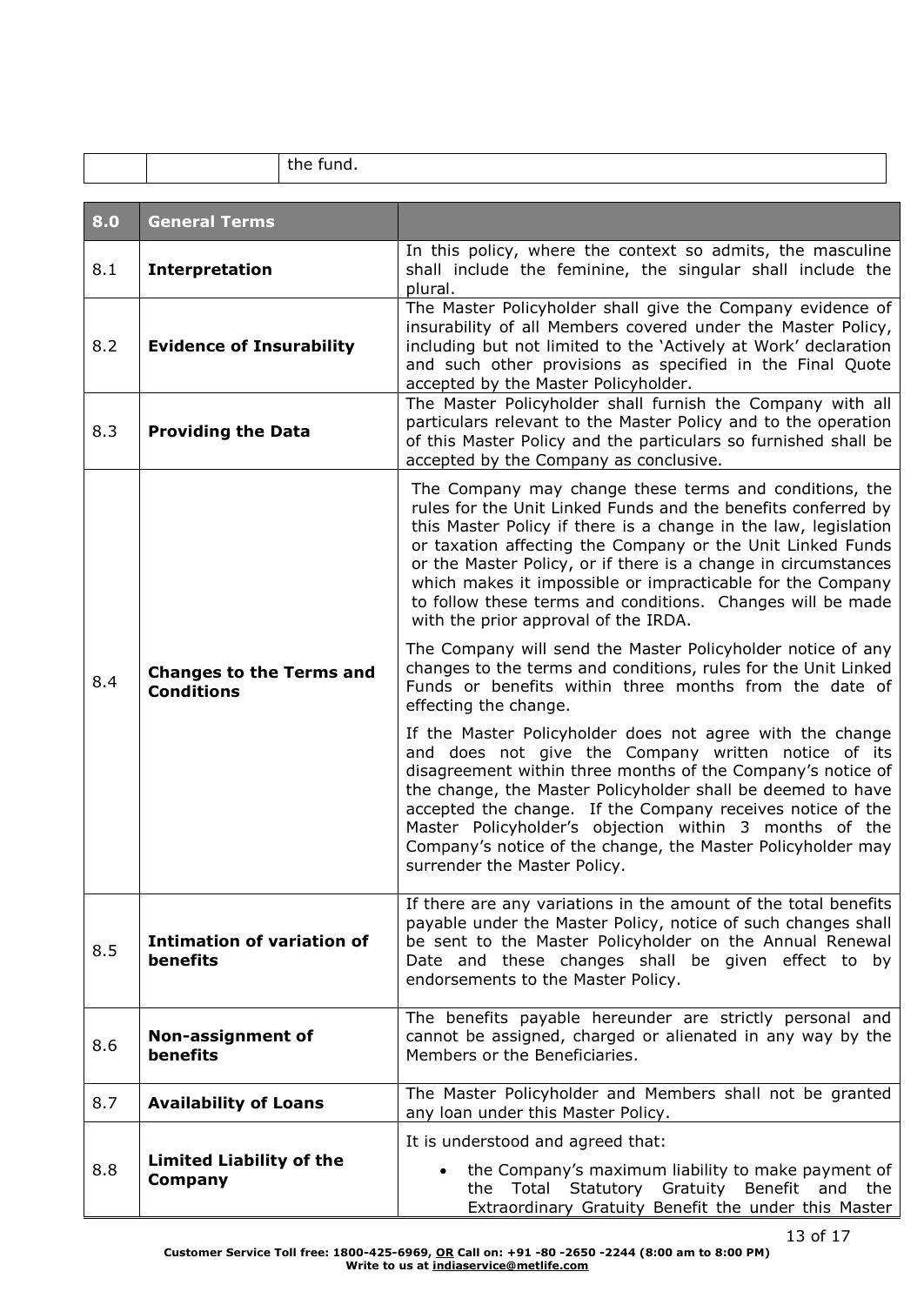|      |                                                  | Policy in respect of all Members is the Fund Value;                                                                                                                                                                                                                                                                                                                                                                                                                                                                                                                                                                                                                                                                |
|------|--------------------------------------------------|--------------------------------------------------------------------------------------------------------------------------------------------------------------------------------------------------------------------------------------------------------------------------------------------------------------------------------------------------------------------------------------------------------------------------------------------------------------------------------------------------------------------------------------------------------------------------------------------------------------------------------------------------------------------------------------------------------------------|
|      |                                                  | if the Fund Value is insufficient to make payment of<br>the Total Statutory Gratuity Benefit and the<br>Extraordinary Gratuity Benefit the under this Master<br>Policy for any reasons (such as, but not limited to non<br>payment of past service Contributions, erosion of the<br>Fund Value or large number of exits from the<br>employment of<br>the<br>Employer), the<br>Master<br>Policyholder shall make payment in full of the<br>additional Contribution required for the Company to<br>pay the Gratuity Benefits under 6.1. The additional<br>Contribution payable shall be calculated in accordance<br>with the actuarial valuation certificate submitted to<br>the Company by the Master Policyholder; |
|      |                                                  | The Company shall not be considered to be in default<br>in the performance of its obligations, or be liable in<br>damages or otherwise to, any circumstances which<br>are beyond the reasonable control of the Company<br>and are not avoidable by the exercise of reasonable<br>effort or foresight by the Company. Without limiting<br>the generality of the foregoing, such circumstances<br>shall include natural catastrophe, labour, industrial or<br>disturbances, armed conflict, government<br>civil<br>regulations (whether or not valid), Acts of God,<br>market conditions, and delays caused by other<br>parties.                                                                                     |
| 8.9  | <b>Non participation</b>                         | This Master Policy is not entitled to participate in any<br>distribution of surplus that may be declared by the Company.                                                                                                                                                                                                                                                                                                                                                                                                                                                                                                                                                                                           |
| 8.10 | <b>Discharge</b>                                 | A discharge given by the Master Policyholder or on their<br>behalf by any person duly authorized and in writing by the<br>Master Policyholder shall be a valid discharge to the Company<br>in respect of any payment to be made under this Master<br>Policy.                                                                                                                                                                                                                                                                                                                                                                                                                                                       |
| 8.11 | <b>Taxation</b>                                  | Any tax benefits under the Master Policy shall be in<br>accordance with the prevailing laws relating to taxation in<br>India and any amendments thereto from time to time. The<br>Company reserves the right to deduct, charge or recover<br>taxes or applicable duties in accordance with applicable law<br>from any payments received or made under or in relation to<br>the Master Policy.                                                                                                                                                                                                                                                                                                                      |
| 8.12 | <b>Free look provision</b>                       | The Master Policyholder may cancel the Master Policy by<br>giving the Company a signed written notice within 15 days of<br>receiving the Master Policy stating the reasons for its<br>objection and the Company will pay an amount equal to non-<br>allocated Contributions plus charges (excluding Mortality<br>Charges for the period of cover and stamp duty charges) plus<br>the Fund Value at the date of cancellation after deduction of<br>expenses towards stamp duty and proportionate Mortality<br>Charges for the period of cover.                                                                                                                                                                      |
| 8.13 | <b>Governing Laws and</b><br><b>Jurisdiction</b> | The terms and conditions of the Master Policy shall be<br>governed by and be interpreted in accordance with Indian law<br>and all disputes and differences arising under or in relation to                                                                                                                                                                                                                                                                                                                                                                                                                                                                                                                         |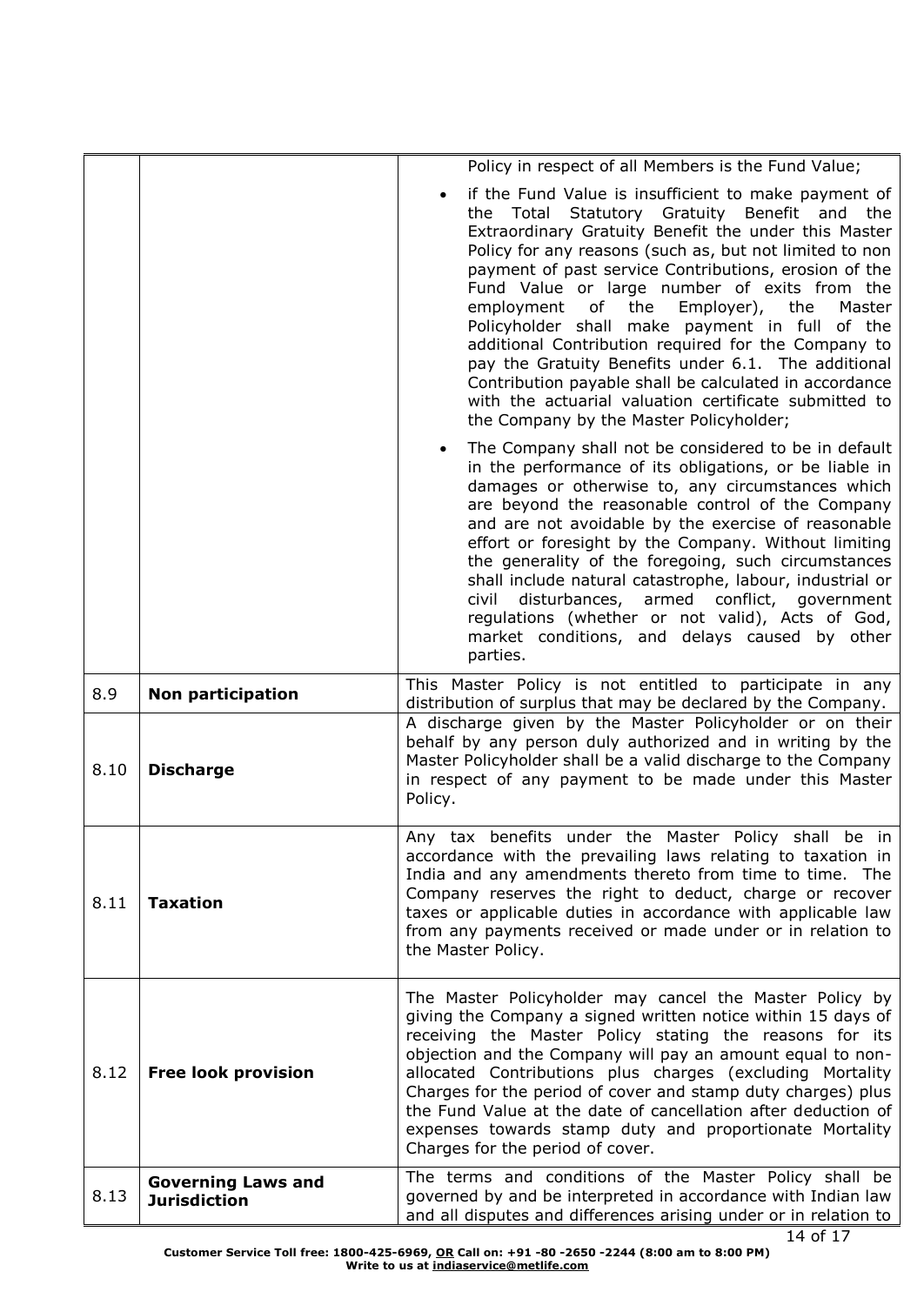|      |                                                 | the Master Policy shall be subject to the sole and exclusive<br>jurisdiction of the courts situated in Bangalore.                                                                                                                                                                                                                                                                                                                                                                                                                                                                                                                                                                                                                                                                                                                               |
|------|-------------------------------------------------|-------------------------------------------------------------------------------------------------------------------------------------------------------------------------------------------------------------------------------------------------------------------------------------------------------------------------------------------------------------------------------------------------------------------------------------------------------------------------------------------------------------------------------------------------------------------------------------------------------------------------------------------------------------------------------------------------------------------------------------------------------------------------------------------------------------------------------------------------|
| 8.14 | Section 45 of the<br><b>Insurance Act 1938</b>  | In accordance with the provisions of Section 45 of the<br>Insurance Act, 1938, no policy of life insurance shall after the<br>expiry of two years from the date on which it was effected,<br>be called in question by an insurer on the ground that a<br>statement made in the proposal for insurance or in any report<br>of a medical officer, or referee, or friend of the insured, or in<br>any other document leading to the issue of the policy, was<br>inaccurate or false, unless the insurer shows that such<br>statement was material matter or suppressed facts which it<br>was material to disclose and that it was fraudulently made by<br>the Master Policyholder and that the Master Policyholder<br>knew at the time of making it that the statement was false or<br>that it suppressed facts which it was material to disclose. |
| 8.15 | <b>Disclosure</b>                               | This Master Policy has been issued on the Employer's and the<br>Master Policyholder's representations that the Employer and<br>the Master Policyholder have made full and accurate<br>disclosures of all material facts and circumstances and have<br>not misrepresented or suppressed any material facts or<br>circumstances. If it comes to the Company's knowledge that<br>the Employer or Master Policyholder has misrepresented or<br>suppressed any material facts and circumstances the<br>Company shall reserve the right at its sole discretion to take<br>such action, as it deems appropriate including<br>the<br>cancellation of the Master Policy and forfeiture of the<br>Contributions and Mortality Premium received.                                                                                                           |
| 8.16 | <b>Fraud</b>                                    | If the Employer or Master Policyholder or any one acting for<br>or on their behalf or at their direction makes or advances any<br>claims knowing it to be false, fraudulent or dishonest in any<br>respect, then this Master Policy will be void and any<br>payments due to or made by the Master Policyholder shall be<br>forfeited.                                                                                                                                                                                                                                                                                                                                                                                                                                                                                                           |
|      |                                                 | All notices and communications in respect of this Master<br>Policy shall be give to the Company at the following address:                                                                                                                                                                                                                                                                                                                                                                                                                                                                                                                                                                                                                                                                                                                       |
| 8.17 | <b>Address for</b><br><b>Communications</b>     | MetLife India Insurance Company Ltd<br>Registered Office: 'Brigade Seshamahal'<br>5-Vani Vilas Road,<br>Basavanagudi, Bangalore - 560 004                                                                                                                                                                                                                                                                                                                                                                                                                                                                                                                                                                                                                                                                                                       |
| 8.18 | <b>Loss of Master Policy</b><br><b>Document</b> | If the Master Policy is lost or destroyed, the Master<br>Policyholder may make a written request for a duplicate<br>Master Policy which the Company will issue duly endorsed to<br>show that it is in place of the original document, provided<br>that the Company receives the fee the Company prescribes<br>for issuing the duplicate policy document. Upon the issue of<br>a duplicate policy document, the original shall cease to have<br>any legal force or effect. The Master Policyholder agrees that<br>it shall indemnify and hold the Company free and harmless                                                                                                                                                                                                                                                                      |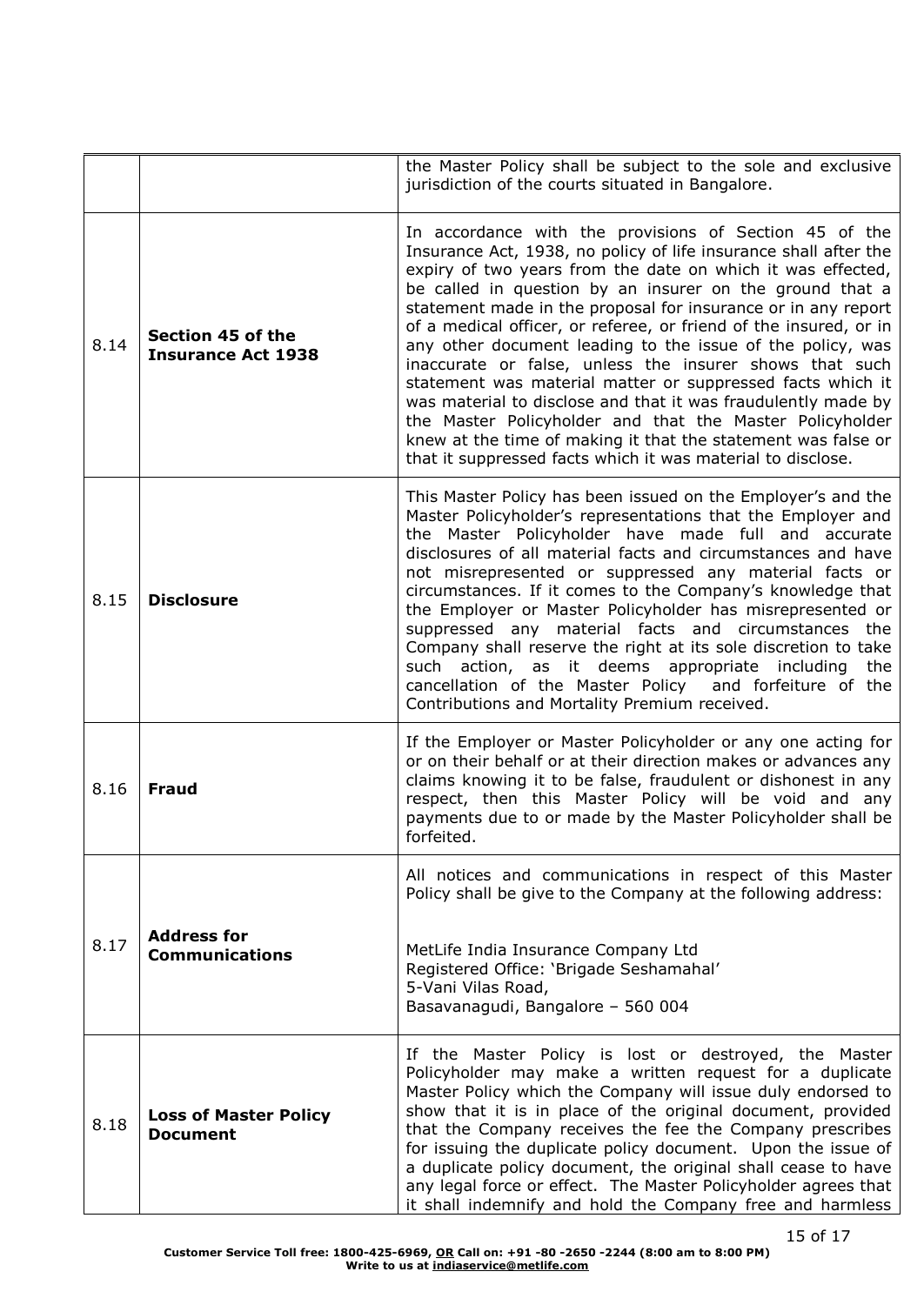|      |                                                | from and against any claims or demands that may arise                                                                                                                                                                                                                                                                                                                                                                                                                                                                                                                                                                                                                                                                                                                                                                                                                                                                      |
|------|------------------------------------------------|----------------------------------------------------------------------------------------------------------------------------------------------------------------------------------------------------------------------------------------------------------------------------------------------------------------------------------------------------------------------------------------------------------------------------------------------------------------------------------------------------------------------------------------------------------------------------------------------------------------------------------------------------------------------------------------------------------------------------------------------------------------------------------------------------------------------------------------------------------------------------------------------------------------------------|
|      |                                                | under or in relation to the original policy document.                                                                                                                                                                                                                                                                                                                                                                                                                                                                                                                                                                                                                                                                                                                                                                                                                                                                      |
|      |                                                | <b>Master</b><br>Policyholder<br>1.<br>the<br>has<br>In.<br>case<br>any                                                                                                                                                                                                                                                                                                                                                                                                                                                                                                                                                                                                                                                                                                                                                                                                                                                    |
|      |                                                | complaint/grievance, The Master Policyholder may approach                                                                                                                                                                                                                                                                                                                                                                                                                                                                                                                                                                                                                                                                                                                                                                                                                                                                  |
|      |                                                | any of our following touch points:                                                                                                                                                                                                                                                                                                                                                                                                                                                                                                                                                                                                                                                                                                                                                                                                                                                                                         |
|      |                                                | Call 1800-425-69-69 (Toll free) or 080-26502244                                                                                                                                                                                                                                                                                                                                                                                                                                                                                                                                                                                                                                                                                                                                                                                                                                                                            |
|      |                                                | or Fax 080 41506969                                                                                                                                                                                                                                                                                                                                                                                                                                                                                                                                                                                                                                                                                                                                                                                                                                                                                                        |
|      |                                                | Email us at India GrievanceCell@metlife.co.in                                                                                                                                                                                                                                                                                                                                                                                                                                                                                                                                                                                                                                                                                                                                                                                                                                                                              |
|      |                                                | Write to "Customer Service Department",                                                                                                                                                                                                                                                                                                                                                                                                                                                                                                                                                                                                                                                                                                                                                                                                                                                                                    |
|      |                                                | MetLife India Insurance Co Ltd,                                                                                                                                                                                                                                                                                                                                                                                                                                                                                                                                                                                                                                                                                                                                                                                                                                                                                            |
|      |                                                | Brigade Seshmahal, 5, Vani Vilas Road, Basavangudi,                                                                                                                                                                                                                                                                                                                                                                                                                                                                                                                                                                                                                                                                                                                                                                                                                                                                        |
|      |                                                | Bangalore-560004, India                                                                                                                                                                                                                                                                                                                                                                                                                                                                                                                                                                                                                                                                                                                                                                                                                                                                                                    |
|      |                                                | Visit our website www.metlife.co.in                                                                                                                                                                                                                                                                                                                                                                                                                                                                                                                                                                                                                                                                                                                                                                                                                                                                                        |
|      |                                                | Visit our nearest MetLife branch across the country                                                                                                                                                                                                                                                                                                                                                                                                                                                                                                                                                                                                                                                                                                                                                                                                                                                                        |
| 8.19 | <b>Grievance Redressal</b><br><b>Mechanism</b> | In case the Master Policyholder are not satisfied with the<br>2.<br>resolution provided by the above touch points,                                                                                                                                                                                                                                                                                                                                                                                                                                                                                                                                                                                                                                                                                                                                                                                                         |
|      |                                                | The Master Policyholder can write to Our Grievance<br>Redressal Officer at GRO@metlife.co.in or send a letter<br>to the Registered Office "MetLife India Insurance Co Ltd,<br>Brigade Seshmahal, 5, Vani Vilas Road, Basavangudi,<br>Bangalore-560004, India"<br>The Master Policyholder should address queries or<br>complaints to the Customer Services Department, and<br>grievances to the Grievance Redressal Officer, who are<br>authorized to review the Master Policyholder queries or<br>complaints or grievances and address the same. Please<br>note that only an officer duly authorized by Us has the<br>authority to resolve Your complaints and grievances. We<br>shall in no way be responsible, or liable, or bound by, any<br>replies or communications or undertakings, given by or<br>received from, any financial advisor or any employee who<br>was involved in selling the Master Policyholder this |
|      |                                                | Policy.<br>In case the Master Policyholder is not satisfied with the<br>3.<br>decision of the above office, or have not received any<br>response within 10 days, The Master Policyholder may<br>contact the following official of the Insurance Regulatory<br>and Development Authority for resolution:                                                                                                                                                                                                                                                                                                                                                                                                                                                                                                                                                                                                                    |